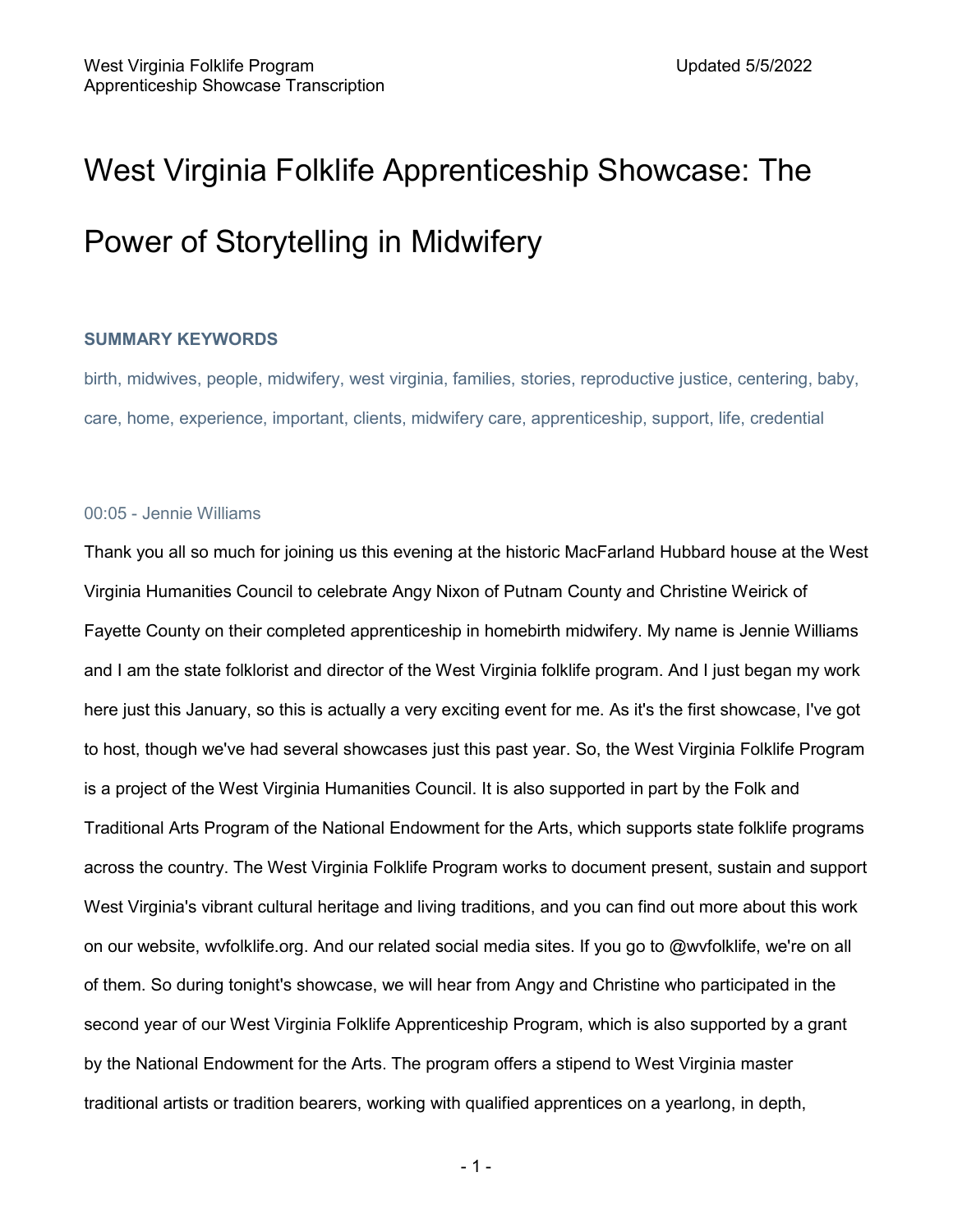apprenticeship in their cultural expression or traditional artform. These apprenticeships facilitate the transmission of techniques and artistry of the forms, as well as their histories, their stories, and the traditions. So we also anticipate starting a third round of our program soon, so please keep in touch if you or you know someone who might be interested in applying. So in 2020 and 2021, we supported seven apprenticeship pairs, including The Power of Storytelling in Midwifery. So, the other pairs were old time fiddle with Joe Herrmann of Hampshire County and Dakota Karper of Capon Bridge, old time banjo of Central West Virginia with Kim Johnson and Cody Jordan, both of Kanawha County, agroforestry/forest farming with Ed and Carole Daniels of [Mill] Creek and their apprentice, Clara Haizlett of Bethany, seed saving and storytelling with Mehmet Öztan of Reedsville and Lafayette Dexter of Fayetteville who's here tonight, thanks for coming, traditional Appalachian herbalism with Leenie Hobbie of Hampshire County and Jon Falcone of Hardy County, and finally "Sheep to Shawl: The Art of Raising Sheep and Creating Fiber Arts with Kathy Evans of Bruceton Mills and Margaret Bruning of Elkins. So, I just want to note that I was really lucky when I started the job that I was able to travel around and visit a lot of these apprenticeship pairs and got to learn a lot about your work and how you handled working in the pandemic, which proved to be very challenging for everyone. Everyone had to adapt their projects, somehow to extend the timeline somewhat. But nevertheless, I think everyone did a great job. And it was, you know, it's I think it's been very interesting. It's been a pleasure to meet everyone, and kind of continue our relationships through the program. So tonight, I will be asking a few questions of Angy and Christine, to guide our conversation. And then I will open the floor to our audience questions. And any comments you all have, I hope that it'll be a really engaging conversation. Angy, will you please introduce yourself?

# 04:21 - Angy Nixon

Sure. I'm Angy Nixon and I am a Certified Nurse Midwife. And I attended grad school in Cleveland, and I moved to West Virginia as my first job out of school. So, I came here to plant roots and have lived here ever since 1999.

 $-2-$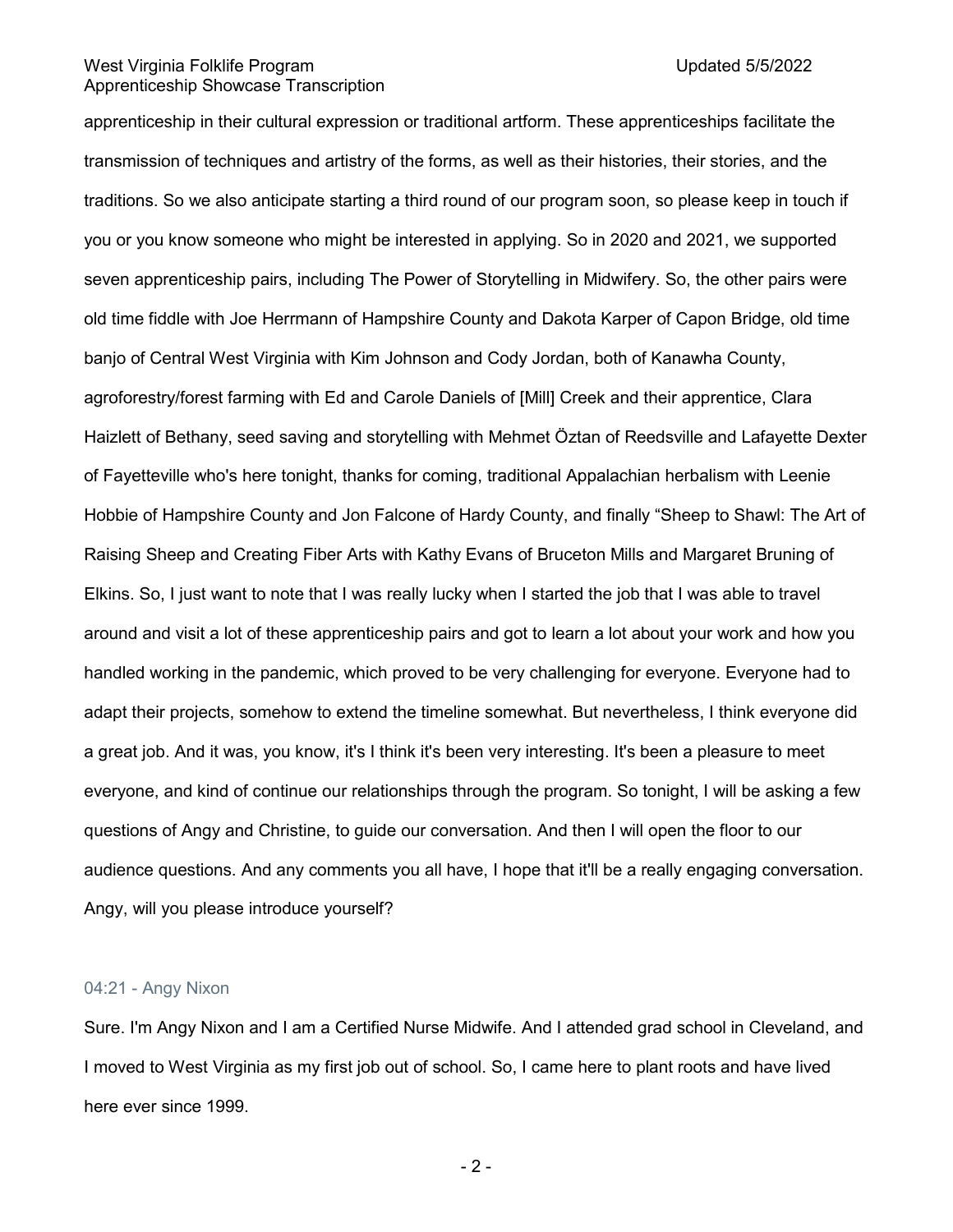# 04:42- Jennie Williams

And you have a practice now?

# 04:43 - Angy Nixon

I do, I have a small private practice that I started in 2003 specializing in homebirths, physiologic birth, waterbirth, and full scope midwifery as well, which includes a lot more than just the pregnancy and childbearing cycle. So, we have care across the lifespan is what we like to say.

# 05:05 - Jennie Williams

That's great. Christine?

# 05:08 - Christine Weirick

My name is Christine Weirick and I am Angy's student and a student midwife, but I'm also a doula and childbirth educator, and I focus a lot on postpartum care. I love taking care of families once they get home from wherever they've given birth. And I'm really enjoying teaching in childbirth ed and preparing folks for pregnancy. And it's been wonderful, you know, diving into midwifery as well.

# 05:36 - Jennie Williams

Wonderful. So, I thought we would start off simple. Can you tell me? What is a midwife?

# 05:44 - Christine Weirick

Well, midwifery is, it's caring for people who are pregnant, or I mean, well, the scope of midwifery can cross lots of things. It's re-productive and pelvic health.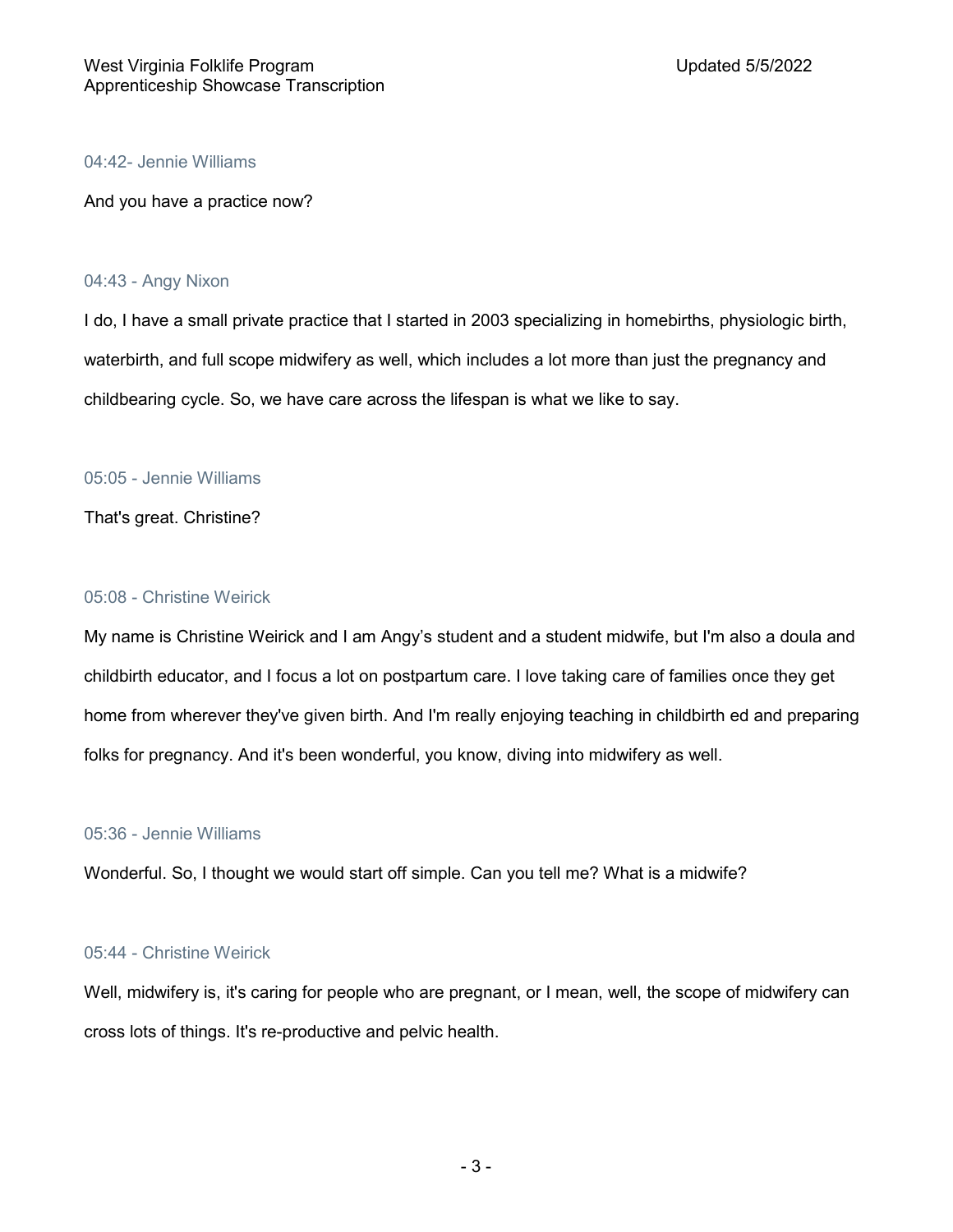# 06:00 - Angy Nixon

And there are multiple types of midwives too. So that is another blend that we've kind of come to this experience with. There is the traditional pathways of midwifery, and a lot of times that is, it's learned through an apprenticeship. So, there is a lot of science and art that go with it. So we were, I think that was one of the things that I was most interested in how this apprenticeship worked was to really focus more on the art than the science because I do sort of see it as a profession. I came to midwifery through a more formalized education pathway. So, I went to, I had a college degree in psychology and then went to grad school, and I got a master's degree in nursing. And that is to become a certified nurse midwife, and a certified midwife. Those are two credentials that are administered through the same organization, and we take the same certification exam. And in West Virginia, we're regulated as advanced practice nurses. So, we're in the same classification as nurse practitioners and nurse anesthetists for licensure. And only 39 states have licenses available for traditionally trained midwives that go through the process more, either one of two paths for that type of midwifery credential, which is either an educational program in the university or school that's accredited, and that gives the person the experience needed to be eligible for sitting for the certification, the board certification exam. And then there's the also an independent study approach that is an alternative way and it's a little bit more community based, it's a little bit more accessible to people that don't live near a school or even though we have distance education programs. And so that is, for me, that has been one of the most effective ways at building a small midwifery movement or being part of a movement to bring midwifery back to more people to make it more available in modern times.

#### 08:22 - Jennie Williams

Yeah. Do you want to add to that, what else does a midwife do?

08:26 - Christine Weirick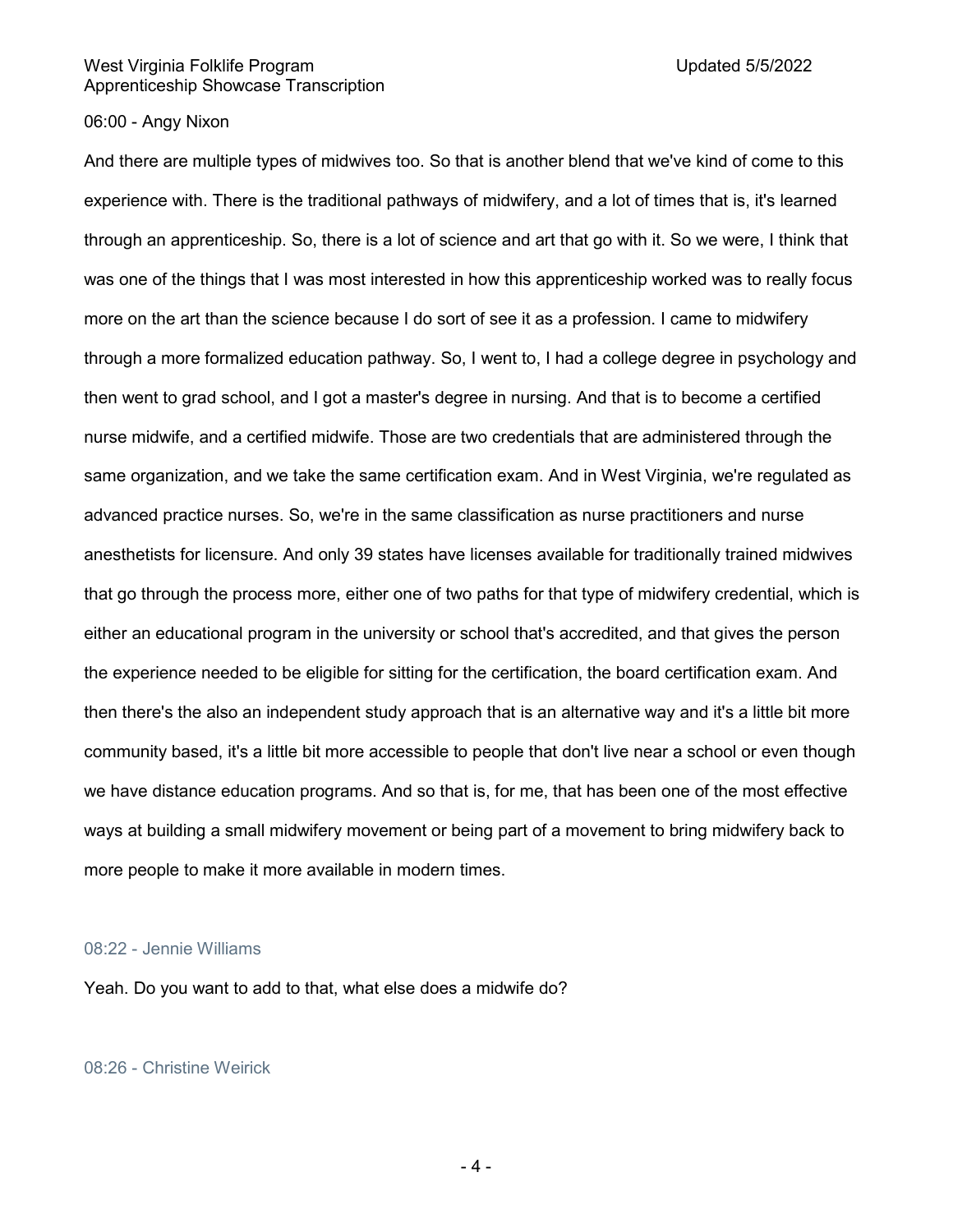Um, well, I think one of the things that I enjoy most is working with families on an individual level, and you really get to know families completely, we spend our appointments are pretty long, sometimes an hour or more. So, we really get to know families throughout their pregnancies, and then often they come back, you know, for subsequent pregnancies, and we get to know them and their family and the children. And it's really beautiful. And we, you know, it's community based, so we're able to connect them with other clients, other care providers in the community. And it's a really beautiful experience, I think, for everyone. Us and the clients.

# 09:09 - Jennie Williams

Yeah, that's wonderful. So, you talked a bit about the process of becoming a midwife. And I wonder if you could talk a little more about what led you both to the profession? Tell everyone about your stories are what brought you to this.

# 09:25 - Christine Weirick

Well, I was in the care of midwives myself when I had my babies and the experience was very profound. I was empowered and encouraged along the way. I was never told that you know, I wasn't capable of having these babies. I had a whole team of people. I describe my own birth experience, when the midwives arrived, it was like my house turned into a beehive. There was just so much activity like their students were preparing my home for after my baby arrived and the midwives were monitoring me and monitoring my baby but I was still free to move around and there was just so much excitement. I mean, it was the love in the room was palpable you could feel it we all spent so much time getting to know each other and to be on the receiving end of that care was absolutely life changing, and I want to be able to provide that opportunity to other people. It's going to make me cry but, it's a really powerful experience to witness birth but also to be on the receiving end of such tender care.

#### 10:35 - Angy Nixon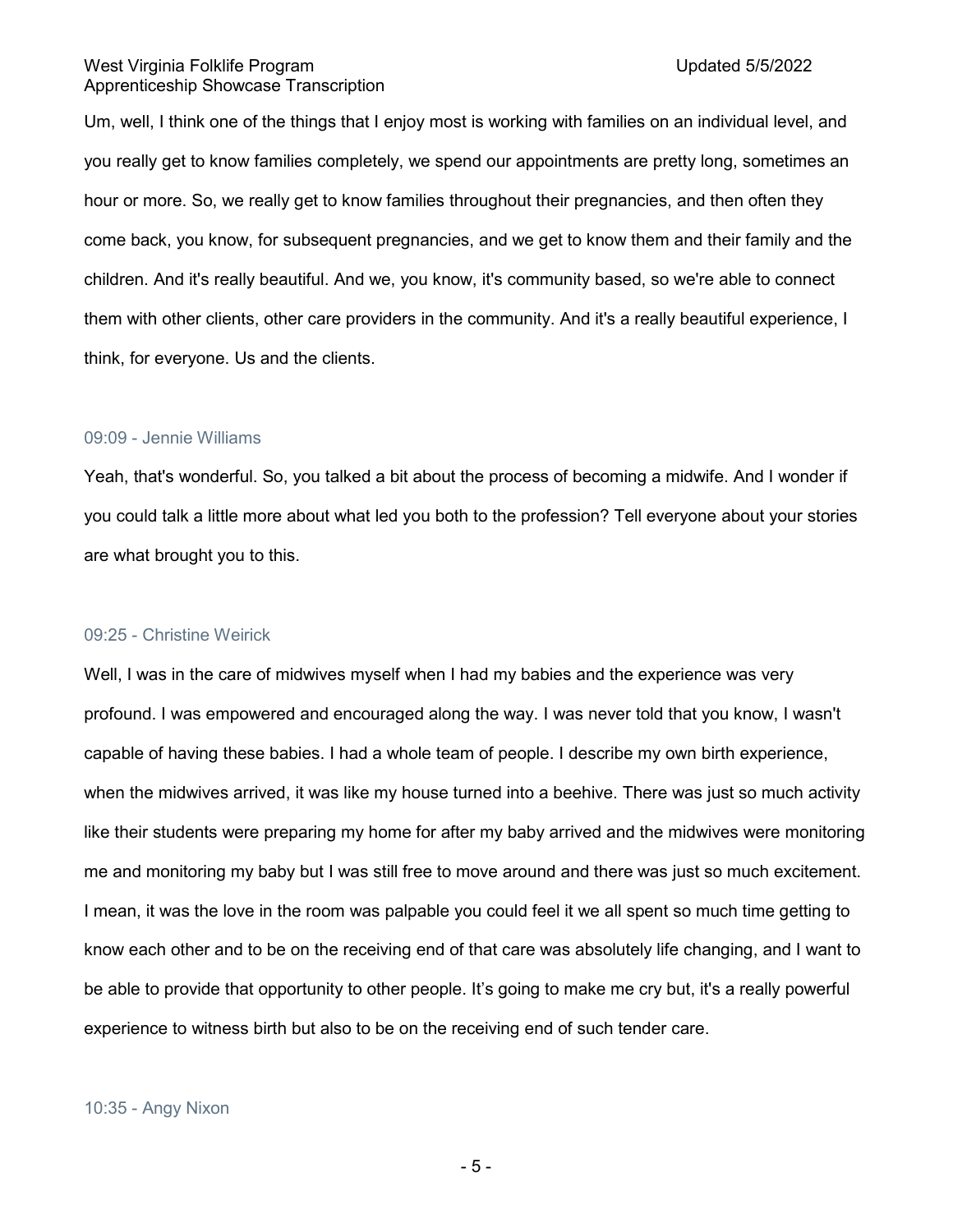I came to midwifery in a little bit different manner. I started out knowing that I wanted to be a healthcare professional, and I thought that I would be a physician because I didn't know that there were other people that provided health care that were not physicians. So, for me, it was later in the process, and I worked in women's health. Well, we're trying to get away from the gendered term. So, I'm going to practice that, too, today, pelvic and reproductive health. And so, I worked in a family planning clinic and had lots of experiences with people who were not pregnant and not wanting to be pregnant at that time either. And it was sort of mirroring a place in life where I was at that time of my life too, in college, not starting a family yet and then moving on. So, that was my first exposure, and then coming into midwifery, I worked in a clinic where they had advanced practice nurses. And so, I was mentored by a nurse practitioner and nurse midwives, and so that was where I got first exposed to it. But I didn't really see it as a modern-day profession, I didn't know that it was something that was available to somebody that was planning a career in healthcare. And so, when I learned about midwifery in the program that I was in, it had midwifery as a track in it, which was what I was attracted to in that program. It met all of my needs. I could work with people and do counseling with them or do primary care, and obviously, health care services, physical exams, referrals, treatment, checking for infections, problems that people have. And I saw mostly based in the clinical setting. And it wasn't until after I started a business, that I learned that there was a lot of policy work involved in midwifery, too, and sometimes political engagement and trying to influence some of the rules that govern how we practice. And so that became more and more of interest after I already had spent my first years really becoming more clinically skilled and confident and ready to launch out on my own. But I moved to West Virginia to work in a birth center. There was a practice here in town that offers freestanding birth center services, and also hospital births, and most nurse midwife work in hospital settings, not in home birth. So, I'm a little unusual in that regard to have been medically trained, but practice homebirths, so, but there are a lot of midwives that have taken that plunge to be practicing in a more autonomous way. And working with families that, especially in the childbearing cycle, working with families that are very interested in having a physiologic birth experience, and they're very motivated to be as healthy as they possibly can and to

- 6 -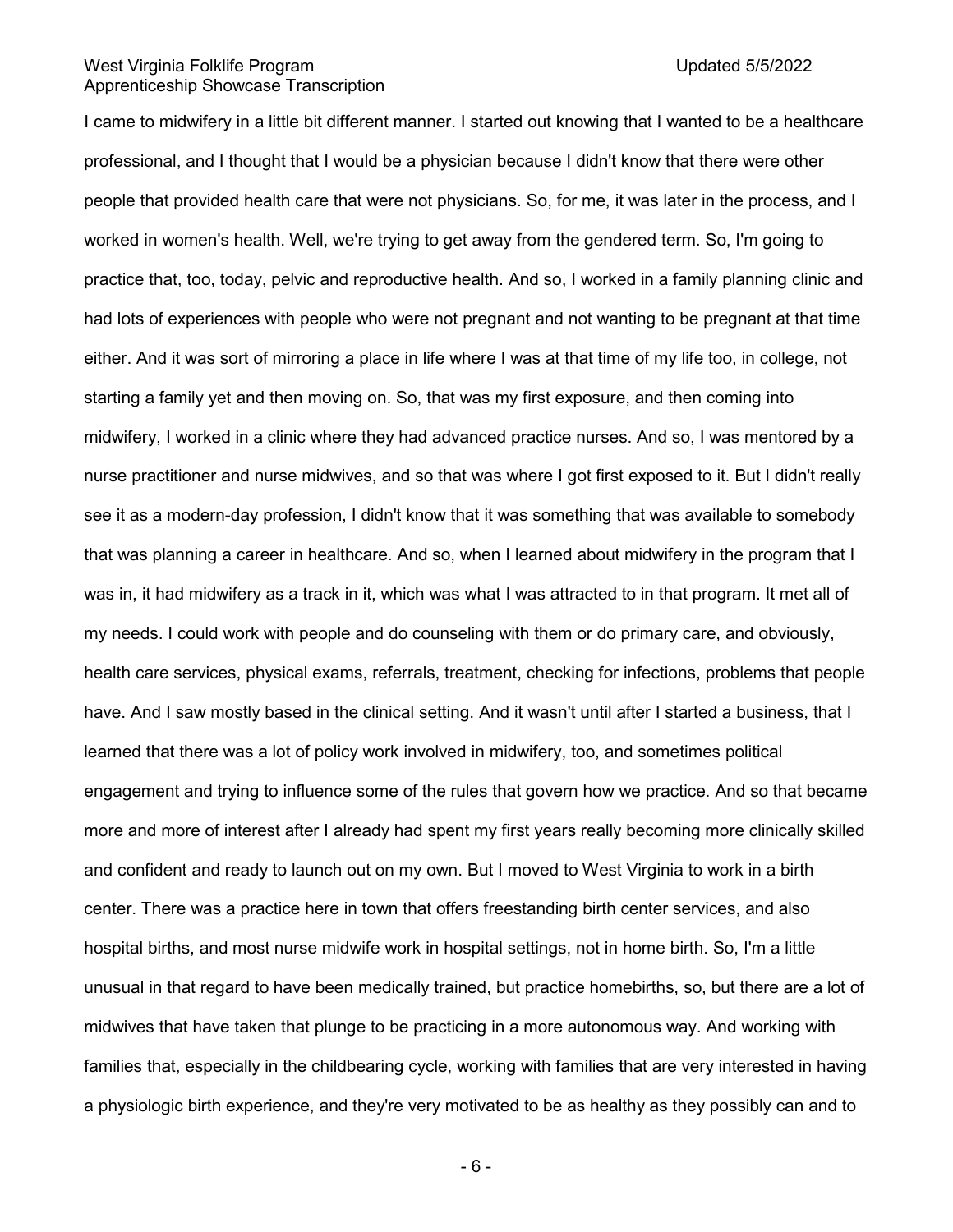stay as healthy as they can, and to avoid interventions. So, that was what hooked me in terms of that part of my practice was wanting to work with families who that was their goal.

#### 14:06 - Jennie Williams

Yeah, that's wonderful. I feel like I've heard you both talk about that a lot. Can we discuss a little more about what care a person can receive when they work with a midwife? For instance, What's the birth plan?

# 14:20 - Christine Weirick

When it comes to giving birth at home, there's the prenatal care, labs, ultrasounds, all those things. Some prescription writing can be done if that's necessary. Monitoring mom and baby throughout the pregnancy, and but then they can, you know, leave the realm of pregnancy altogether and do wellperson care, pap smears, breast exams, and all that good stuff. Do you have anything to add?

# 14:47 - Angy Nixon

No that's a very good list.

# 14:54 - Jennie Williams

I've heard you talked about a birth plan, though. Is that something?

#### 14:58 - Christine Weirick

Yeah, well, part of preparing for home birth is understanding your options. No matter where you're giving birth, you need to understand what you are going to be navigating. And so when I talk with my clients about building a birth plan, it's not so much that we can plan birth, it's very un-planable. But it's about learning your options and learning, becoming familiar with, you know, all of your options in case something comes up that you didn't expect during labor, which often happens, I don't know, if there's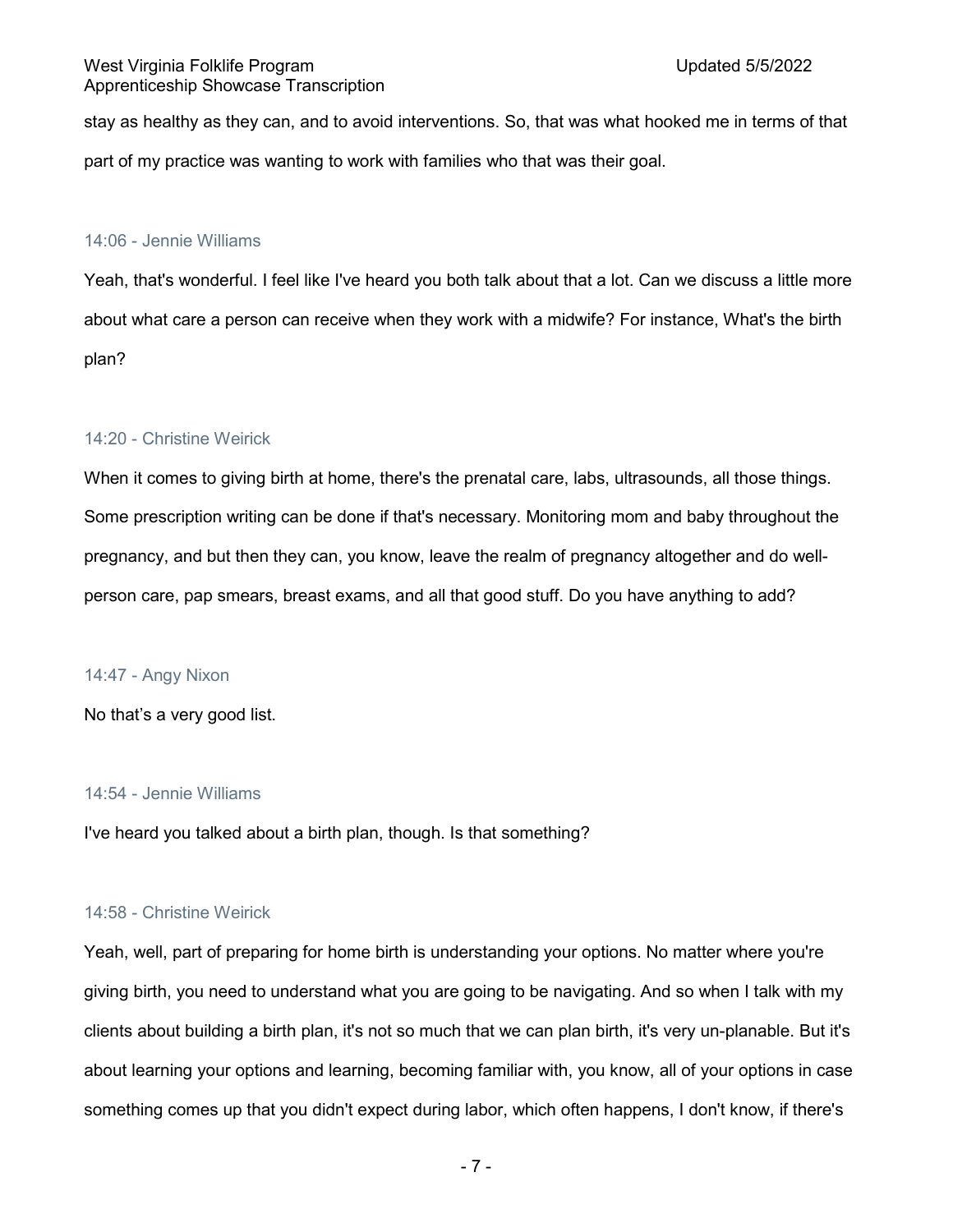anyone out there who's been like, this is how I'm going to have this baby and it happens that way. [Laughs] So, yeah, it's a really wonderful way to be sure that we're thorough with our clients, that we've kind of covered all the bases. And if something that we, um, something doesn't come up unexpected, we've talked about, we've discussed it, and we know and trust that, you know, we can make this decision that, this client can make the decision and, they know that they have our support. And we just kind of navigate things as they unfold, because birth is not something you can really control.

#### 16:14 - Angy Nixon

And I like birth planning, especially because it gives us an opportunity to do informed decision making. So, giving a lot of information, these are all of many of the options that you would have and you can kind of decide what goals that you want to work towards, among all of those options. And, you know, everybody knows that's a really big rite of passage. So, having a lot of preparation, thinking through what that might look like, and then making selections, so that it's helpful for us to know what that ideal birth would look like in that person's experience. And that just helps us to be able to be aware and sensitive, and to facilitate it in some ways, if we can.

# 17:06 - Jennie Williams

That actually, that leads right into a question I'm excited to hear you talk more about. Something you've spoken a lot about is how you center autonomy with your clients, and how you also center trust between clients, between midwives that you work with, and I wonder if you could both talk to the audience a bit about those concepts and how you use them in your work.

# 17:35 - Christine Weirick

Yeah, I think that the experience of giving birth is so profound, and pregnancy alone is just a very vulnerable time in somebody's life. But I don't mean vulnerable in terms of like somebody is weak, but I mean vulnerable in that the experiences we have go on to change how we perceive ourselves and our

- 8 -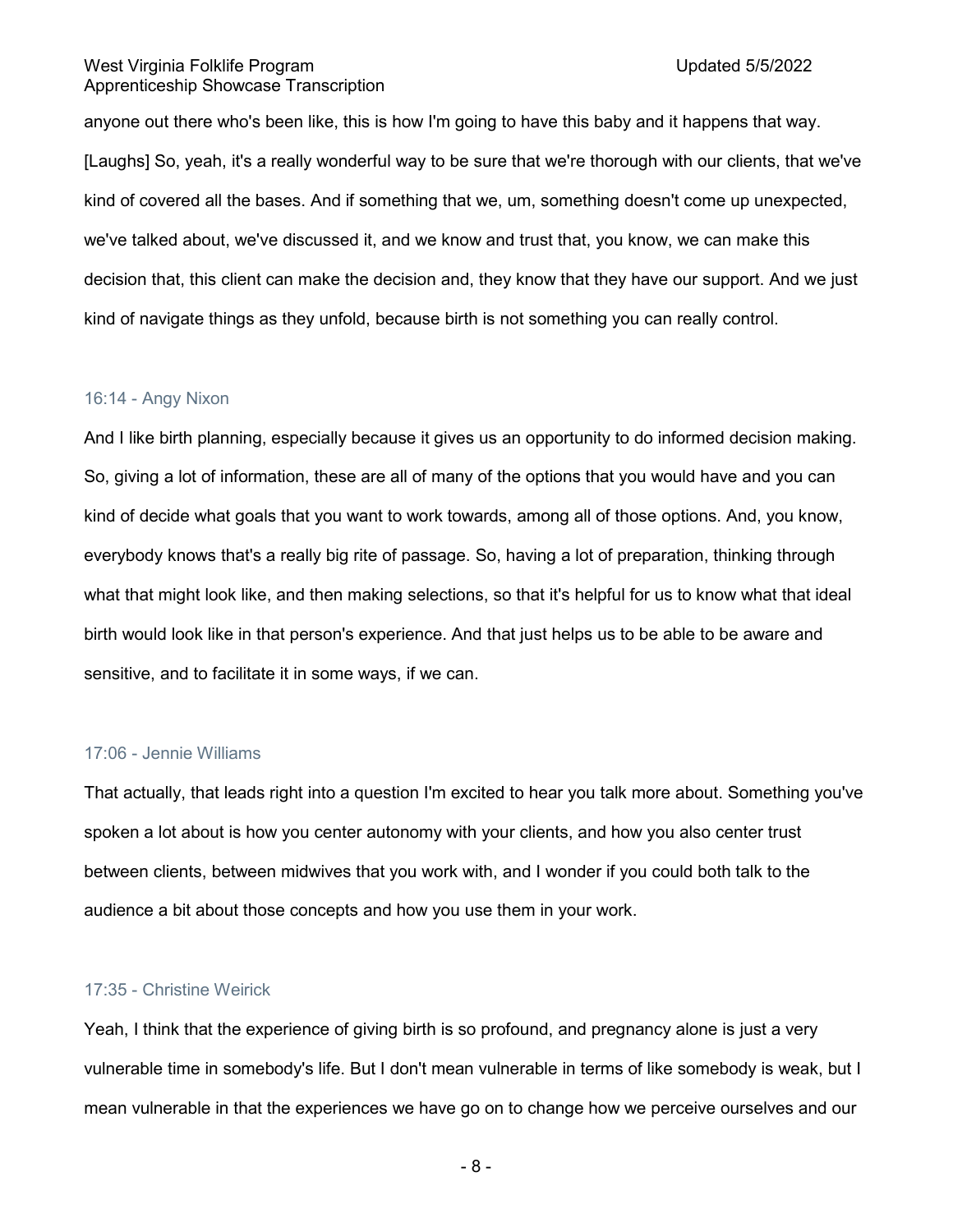lives. And that can be life altering experiences, positive or negative. And so, it's really important that as care providers, we are providing autonomous care and preserving each client and family's ability to speak for themselves and direct their own care. Because when we step in, and step in front of our clients' decision making processes, we can cause trauma, and that's really serious. There's a lot of families that do walk away with birth trauma and that sets them up for parenting in a state of, um, you're entering into parenthood with unnecessary baggage. You know, we attend births and we send families, we launch them into early parenthood empowered and fulfilled, I mean, as much as we can, because at the end of the day you can't control birth, but it's really important that we preserve their ability to govern how their bodies navigate birth, and all of that, and we do what we can.

# 19:11 - Angy Nixon

Yeah, I think that those are really important principles for me too, just wanting to make sure that people do have information and can make the decisions that feel right to them. So, it may not be something that I would choose, but that's not really the point. It's more for each person to be able to have what matters most to them and centering the person in the experience, and it's very intimate. So, that's also another aspect of it. It feels a lot like an honor a lot of the time, being witness to some of that transformation that happens in people's lives, and welcoming a new baby is definitely one of the biggest life changing events that people have to choose from. So, it feels like there's a lot of honor in that, of how you make your decisions and teaching people we want for people to be very good consumers of health care resources. We want them to be judicious about the choices that they make. And making their decisions for really well-founded reasons that we can help them integrate that as part of their own priorities in life. Birth is a metaphor for a lot of other big changes in life too. A lot of times it comes forward to even bringing that forward to a new generation, a lot of people come into our care because their parents had midwifery care, and they would like to have a similar experience for their children and they've heard about that. And so, that's kind of where the storytelling comes in too that families do a lot of storytelling about birth. Most of us could ask our oldest living relatives about their

- 9 -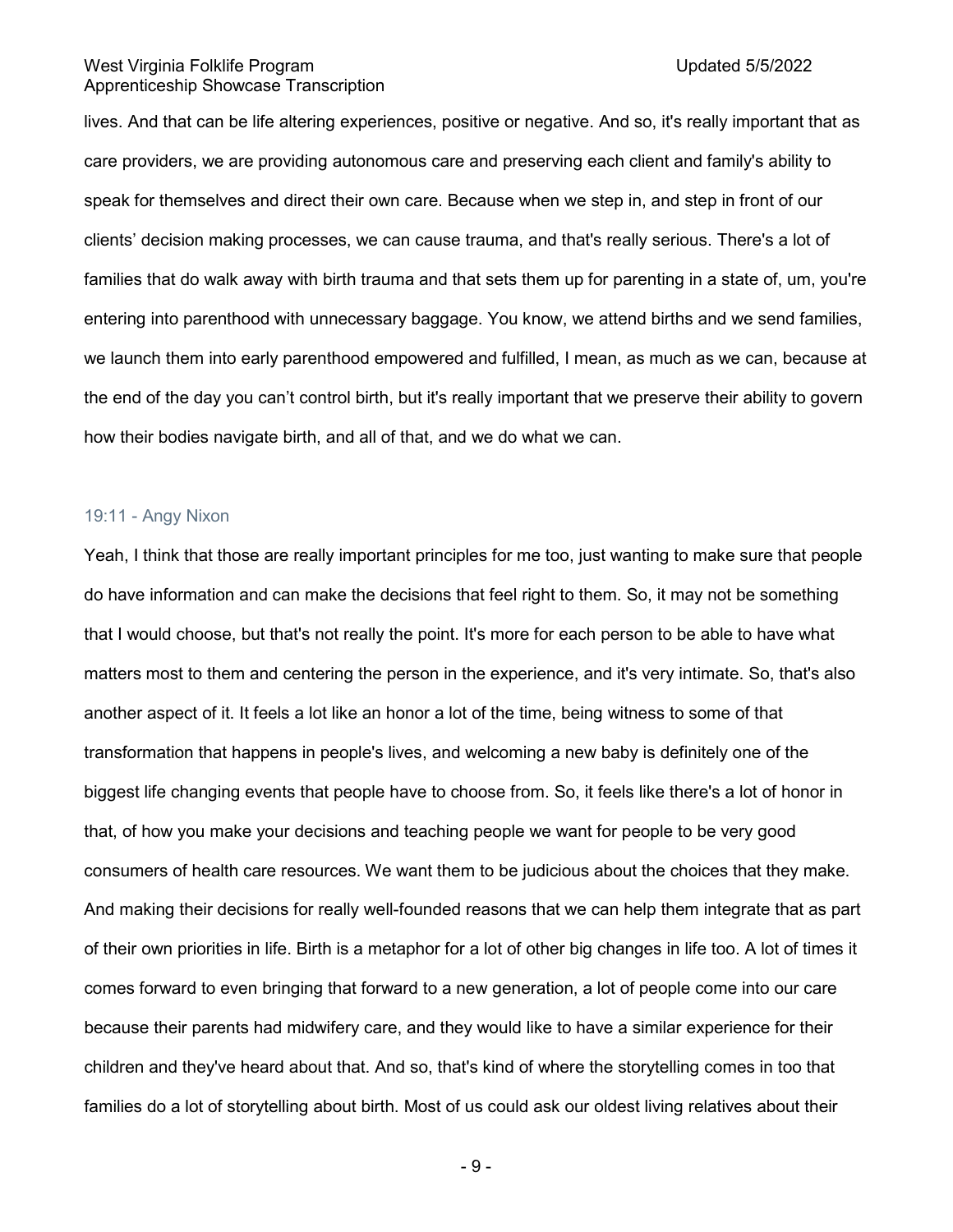birth experiences, and they would be able to vividly tell the story. And it may not be accurate, but they would remember it really powerfully. So that's another part of it, where the storytelling really comes in too. Okay, how do you make your decisions about whatever it is that you need in your health care right now?

# 21:30 - Jennie Williams

It's like you read my mind, I was about to ask about the storytelling aspect. Because that is really compelling for the Folklife program and the fact that, you know, I had never really considered midwifery as something that would involve storytelling, but of course it does. Even looking at the photos that we saw on the slideshow earlier, I feel like you can see these really intimate settings, and there must be just so much going on in those moments. So, I wonder if you could tell me more about, tell everyone more about the role of storytelling.

#### 22:08 - Christine Weirick

Well, when we first started this project, my first thoughts were of the storytelling that takes place between clients in the community. They have a really big influence on each other, you know, to explain their own birth stories, how they make the decisions that they made, the care providers they saw, the different experiences they had, I mean, we live now in a society where we don't witness birth until we experience it ourselves. So, stories are really how we collect a lot of our experiences and decide how to move forward with our own care. And then as we dove into that, I realized that storytelling is actually throughout midwifery in just every aspect of it, between clients, between midwives and their clients, sharing information, you know, educating clients, but also the stories that I've heard from elder midwives, in case reviews. I was talking with another student, he was like, yeah, like 50 percent of my education is hearing stories from other midwives. I'm just really grateful to have been able to, you know, take this little window of time and preserve, yeah, these little stories that we're hearing.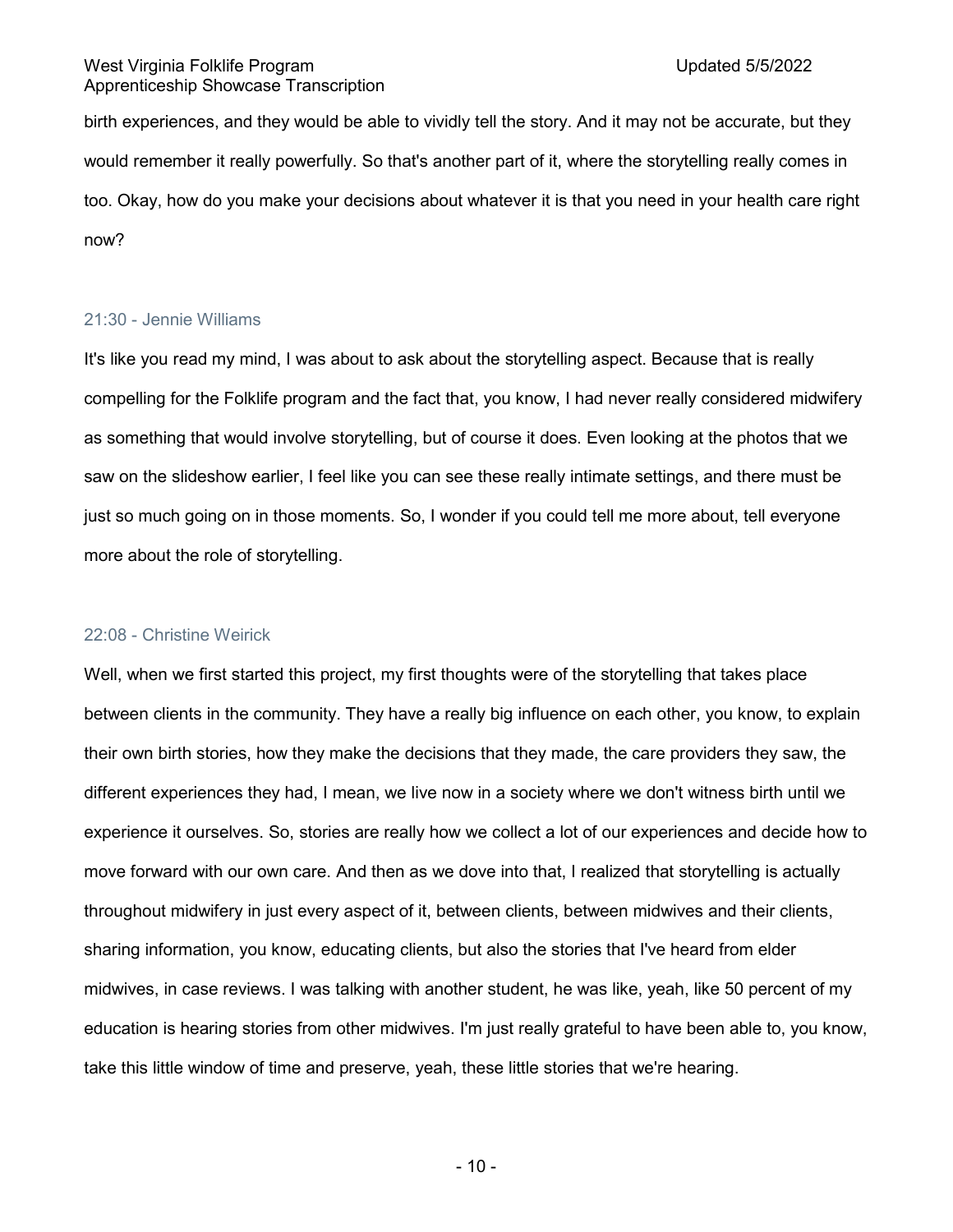# 23:29 - Angy Nixon

I think that was one of the things, I was just sitting here right now reflecting on the times when I was a student, that was one of my favorite parts of being a student was listening to what they said in the room and how they described something and the choices of words and how it painted a picture of either a desired outcome or some other part of, something that the person might not be aware of yet, or there's a lot of teaching. I think that, I've been really, I like that the best, hearing how midwives describe the things that they're trying to convey to a person as far as educating them about choices that they have, asking if they're registered to vote because that's important for your health care, things that don't necessarily fit into what we would think of as necessarily all of the clinical setting. But there's a lot more to that.

#### 24:31 - Jennie Williams

Can you tell us, Christine, about the work that you did during your apprenticeship when you were documenting stories and experiences?

#### 24:37 - Christine Weirick

Well, when I started the grant project, I was in my first phase of midwifery education, which is the observation phase, so really my job is to just observe and just like a sponge, soak it up.

#### 24:54 - Angy Nixon

First of four phases. Just to give them perspective.

#### 25:00 - Christine Weirick

The first four phases, yes. First 100 phases [laughs]. Yeah, so my role was really just to observe because, you know, until this point, I had only been present at my own births. And as the program went on, I moved into the second phase, so a little bit more hands on now, and that's been a great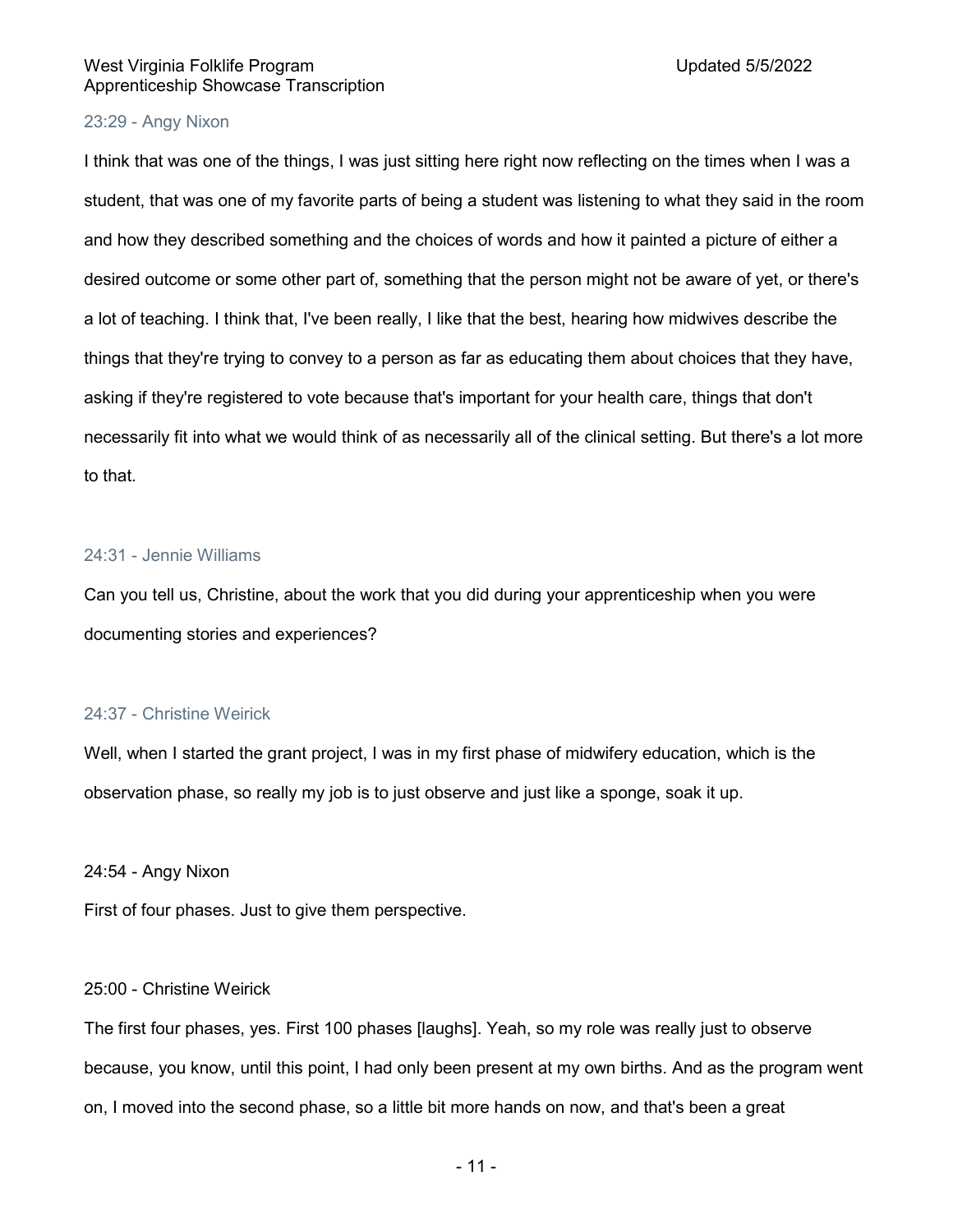experience. But I have to say, the folks who we talked to, were very eager to share their stories, I think most are, because it's such an amazing experience. We've talked about how midwifery, it's like the best kept secret in West Virginia. Like it's just, it's happening, and the level of care is just, it's just very tender.

# 25:44 - Angy Nixon

I was thinking about some of the stories of people that they told us. And we were at a birth that we started to get fatigued because it was it was going on for a long time and usually when that happens if we have multiple days at a birth, and we do start to take shifts, and with that, we really could use some extra help. And we thought, well, maybe Christine's available. And when she arrived at that birth to serve in a support function, the birthing person looked at Christine and recognized her instantly and realized that she had met her in the very beginning of her pregnancy, at an event in her community that

#### 26:30 - Christine Weirick

Yeah, like an hour from the client's home.

#### 26:34 - Angy Nixon

And just like how that came together was, it was more than coincidental, it seemed like. And just hearing the story unfold was really joyful for me because I was like, Oh, we were kind of feeling a little bit exasperated in that moment. But then it ended up being an addition to the team that actually brought something full circle for the family.

# 26:59 - Jennie Williams

Was this the same family that you had met on a hike?

# 27:00 – Christine Weirick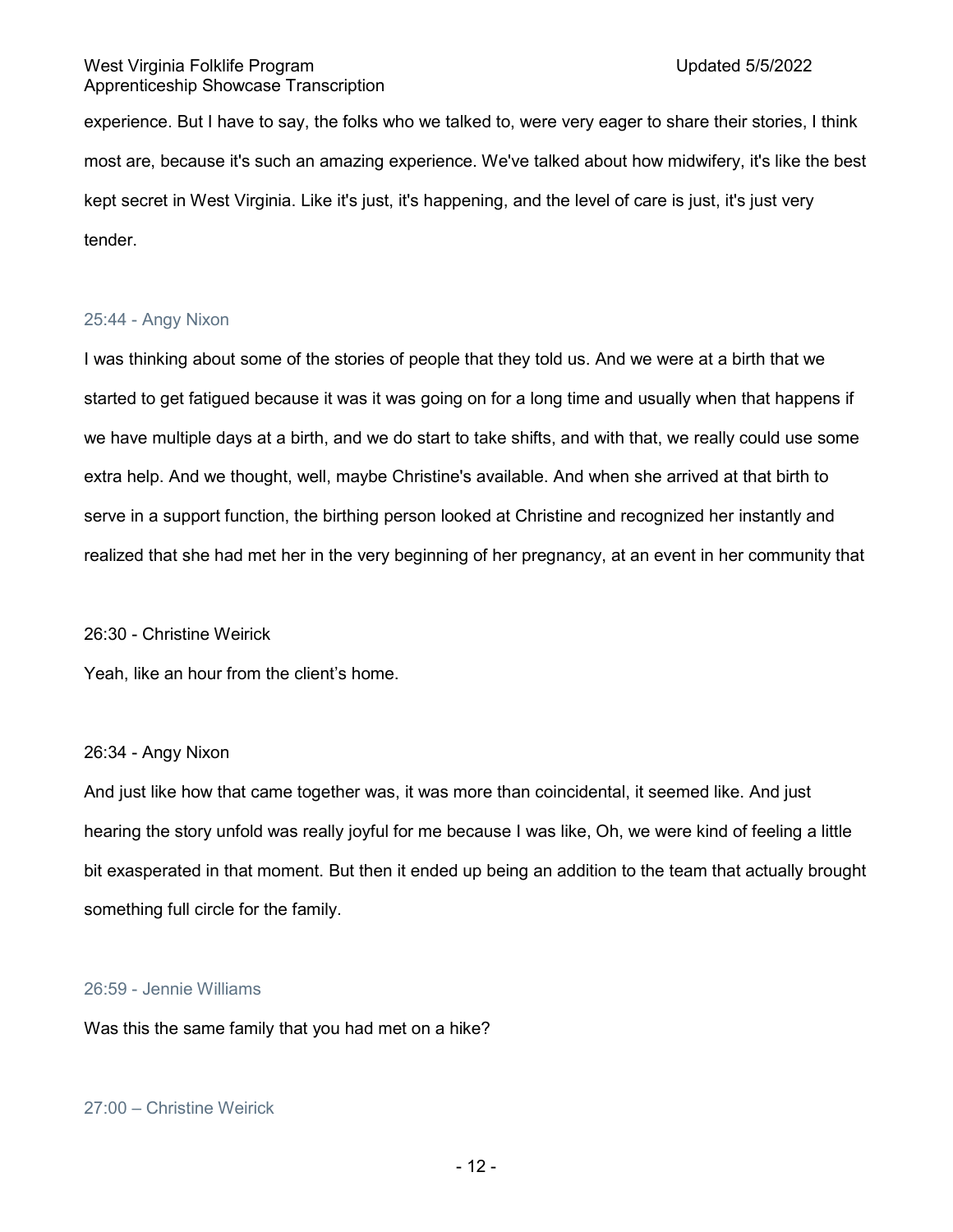Yeah, they had just finished a hike and ended up at an event that I had a booth at. Yeah, and I just, you know, congratulated them on their pregnancy and really never thought I'd see them again. [Laughs] At midnight, I walked into their house and they're in labor. It was really sweet, we ended up having a really great connection throughout the birth. I think that the family, they were people who really protected their privacy. So I was really grateful to actually have met them before, and I wasn't a stranger in their home. That's something we're very cautious and careful about, you know, who is in a birth setting? And yeah, so it was it did work out really beautifully.

#### 27:47 - Jennie Williams

Oh, that's so cool. Yeah. Can you talk a little more about the stories that you captured on film? Or the photos you took?

#### 27:53 - Christine Weirick

I sat down with a few different families, and just heard why they came to midwifery care, how did they find it? Because it's not really all that mainstream. And often it was, by word of mouth. Somebody said, hey you should call this midwife and slid them a phone number, or they knew somebody who knew somebody who had a home birth. And it was all thanks to storytelling in a way. Yeah... Well, we showed up at a birth that unfolded very quickly. The client had, you know, agreed that we could film her birth and things. Um, but we got there, and she just had babies very quickly. She works very efficiently, that baby was out. They didn't need us, they were fine [Laughs]. No, we were so glad to be there. And they we walk in and she has her baby 10 minutes later or something. So we were able to capture some footage of, you know, the moments immediately after birth, which are, it's described as the golden hour, that first hour that the birthing person can experience their baby and their baby gets to experience this whole new world that is so different than where they've been. And just really protecting that and honoring that moment for them. And then, so we documented that, and also a little bit of my own education that was happening that day. Another student who was further along the program was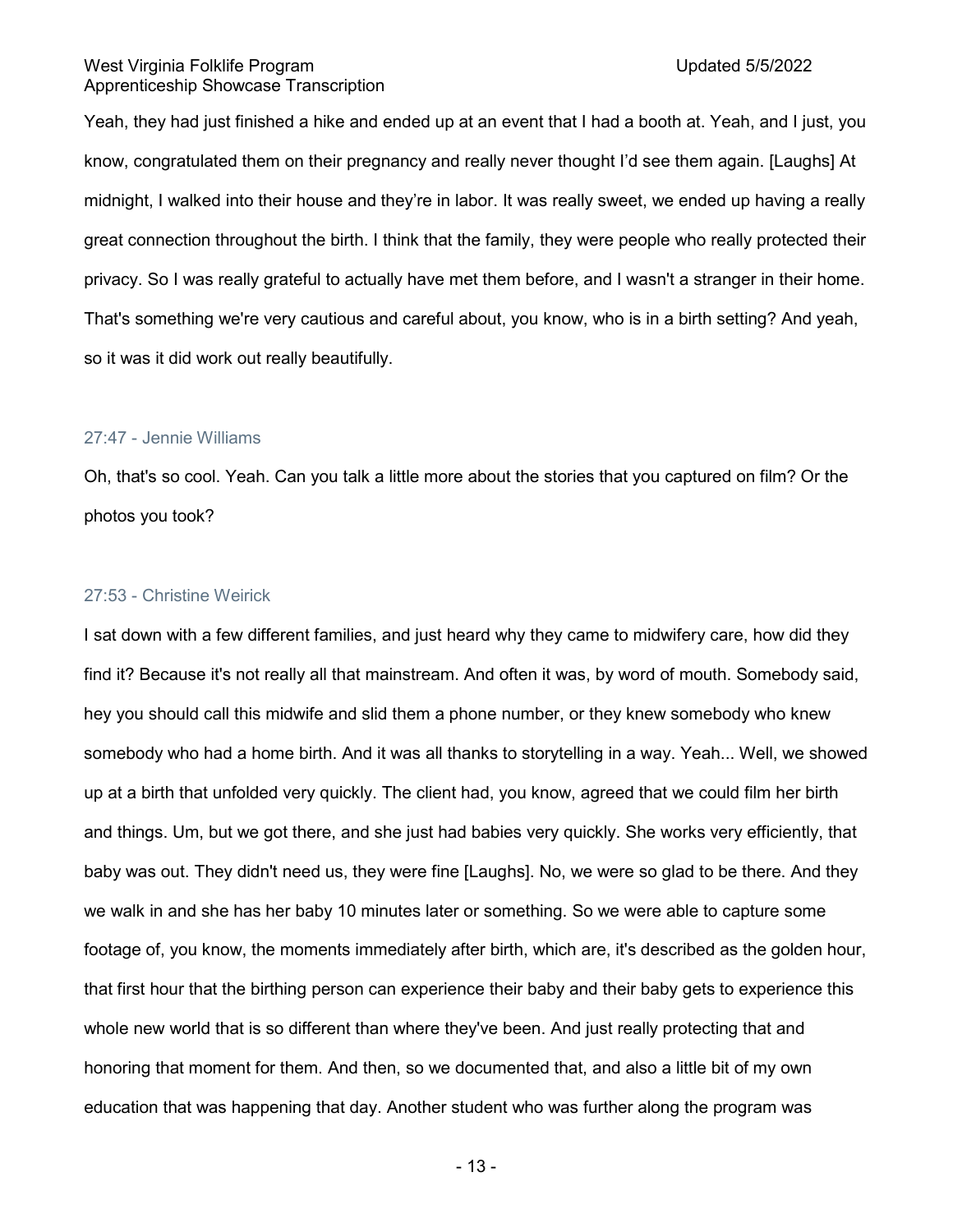directing me through a newborn exam. There's lots of details, including head to toe across the baby and looking for, you know, anything out of the ordinary, or all the beautiful parts of their body and making sure everything is working. And so we were able to capture that. Also, at birth, we do what's called a placenta tour, which is where we kind of show them the anatomy of their placenta, which can be really powerful because that was their baby's home all this time, and often times families get really emotional because they're like, oh, my goodness. In cultures around the world, the placenta is almost considered the baby's twin. You know, and in a way, it's like an invisibility cloak. It protects the baby so that the birthing person's body is not like really aware that there's a foreign thing in there. So it's like this beautiful safety net that protects all these babies and so it's really wonderful to take some time and honor that organ that they grew specifically for this job and just get people familiar with their own bodies in this whole process. It grew much more than just a baby. Yeah, so it's just those things like that are just really beautiful… I don't know just, and also establishing early breastfeeding, we kind of make sure that everything is working right. We hang out after a birth, I say hanging out, but we are there monitoring and laughing and having fun together also, but also monitoring the baby and mom and making sure everyone is stable and we're there for hours after the birth. Yeah, just allowing family to rest, recuperate, make sure they have something to eat and drink, make sure they've gone to the bathroom, their body is working as it should, after the baby's been born. Taking care of any needs, like maybe there need to be sutures, or we get the ice packs ready, or get mom in the shower for her first shower, all those sorts of things, but it's all on their timeline. You know, we're not beholden to any organization or no hospitals to tell us things have to happen in a certain order or on a certain timeline. We're all just here and it's very sweet, and I keep using the word tender, but that's really how it feels. We're just gently supporting them in these first few hours after they've met their baby. And it's really beautiful. Yeah.

#### 31:48 - Angy Nixon

- 14 -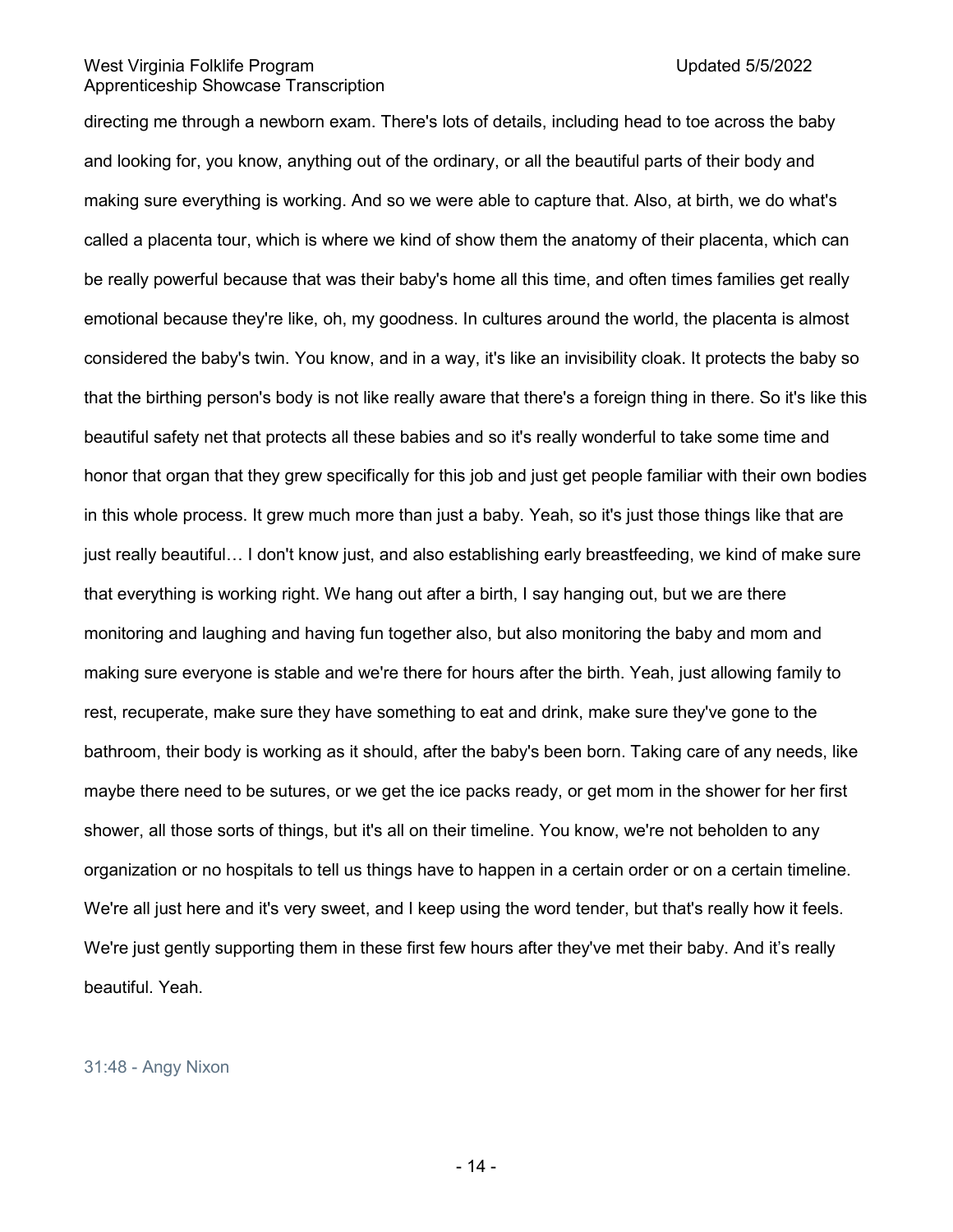So that's one of the best things about working with students is that new, the kind of the glow of everything being really, those are really strong impressions that are coming. So, I think that's one of the most fun parts is watching that joy of the discovery. And also, meanwhile, we're also watching for if there's a complication, or seeing if there's something that preventing something from happening that could turn into complication. And, and then sometimes there are complications that do arise in birth. So, responding to those and helping to bring the family through that experience. Sometimes we can't prevent every complication. And in those situations, it's being with them for having to go through whatever that situation is for them. So, that part of it sometimes feels like, there's a lot that's not in our control, and that is another question that we talk about in the early part of pregnancy, is how would that be for you if you were having an adverse event? And, also having the intensity of this experience and knowing that that might raise fears or criticisms or. Again, that goes back to it's that person's individual decision about how they want to make their choices in their life. And it's not for us to make that decision. It's for us to help them achieve that goal, whatever that might be…

### 33:20 - Jennie Williams

Well, can you describe what reproductive justice is? And what that looks like in your work?

#### 32:24 - Angy Nixon

Yeah, and can we engage the audience in participating? Because we have some people that are experts in reproductive justice. The term reproductive justice was coined by Sister Song, an organization that was formed by primarily Black women. And it was known as the Black Women's Health collective at that time, and the concept, I want to say exactly verbatim because it's a really powerful statement. And it's defined as the human right, to maintain personal bodily autonomy, to have children to not have children, and to parent the children we have in safe and sustainable communities. And every time I read that, it's just, it's almost overwhelming, but how important it is to look at it from so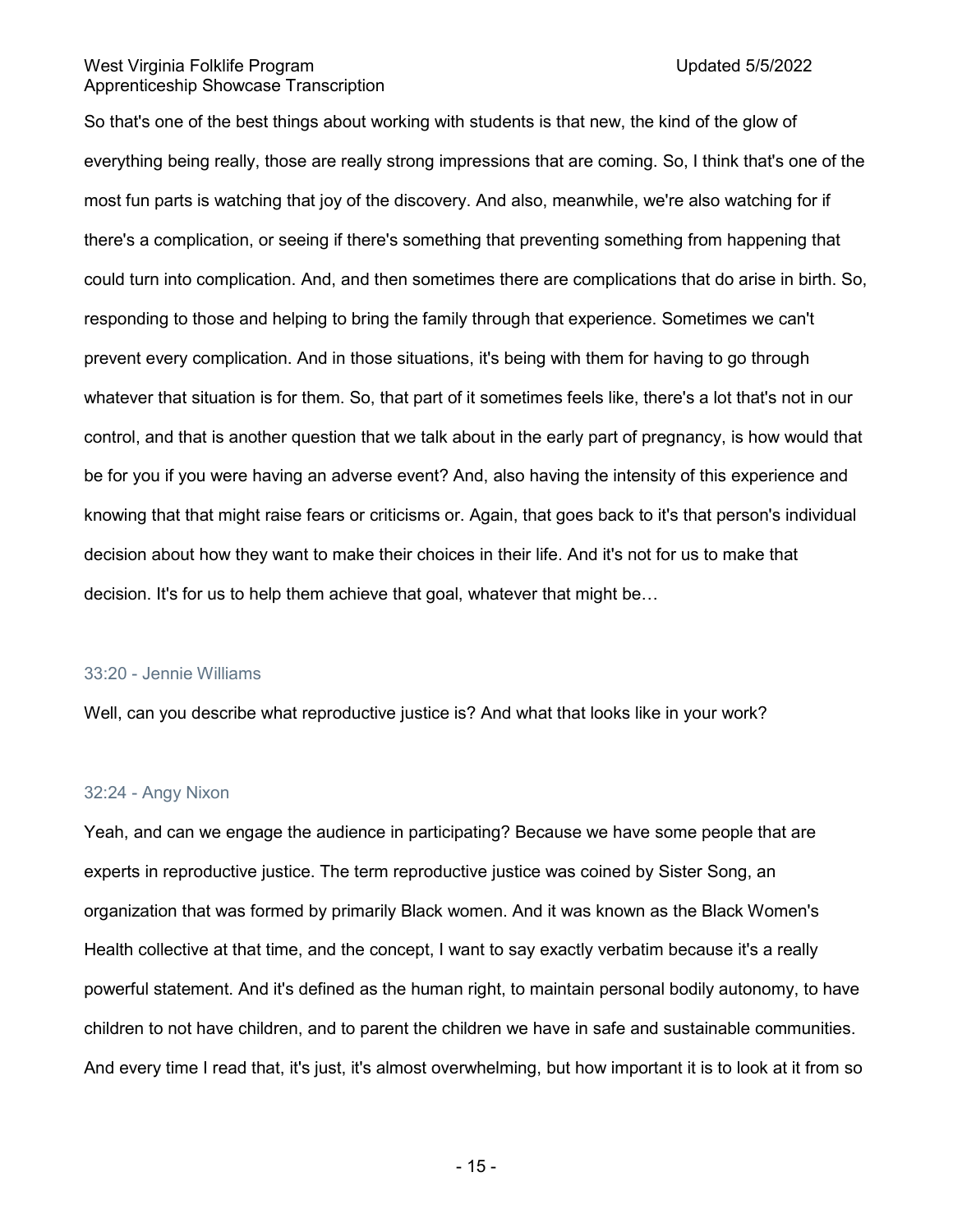many different perspectives. It's not just a single issue. And I would love to open it up from for comments.

# 34:26 – Crystal Good

I'm not shy. Hi everybody, my name is Crystal Good and I love this conversation. And a couple of thoughts. I know when we think about reproductive justice, we're talking not just about healthcare, we're talking about abortion, we're talking about a lot of things, and I've put a lot of work and time into that as an advocate for autonomy, for folks right to choose their own way. But also, I'm very fortunate that I have three children and I was able to work with a doula and a midwife. Some of you will remember Pia Long, and I'm very thankful to have her as a friend. And without her being my friend, I would have never known about this. I would have never known. But bigger than that, I know that Staysha [Quentrill] here. She's a midwife. And the story of Black women in West Virginia and the midwifery legacy is a story that enchants me. When I think of Mary Lawson traveling these roads in West Virginia, and she would help a Black family, a white family, you know, and that actually through this process I learned was at the time, my husband's great, great grandmother. And then I can see in the family the traits of a doula, the traits of a midwife, women that care for women. And yes, I'm working on my gender language also, but you know, when we think of midwifery and we think of West Virginia, so often, the Black woman, and the story is forgotten. And I think it's also forgotten when we think of reproductive justice, right? And so, I try to make myself visible in that space so that people can feel empowered, whether they want to choose a doula or a midwife, or whether they want to choose to terminate a pregnancy, or whether they want to just start to ask questions, and I think that it's conversations like this that really open up the door. But always for me, it's centering the voices of Black women in West Virginia, and that history.

…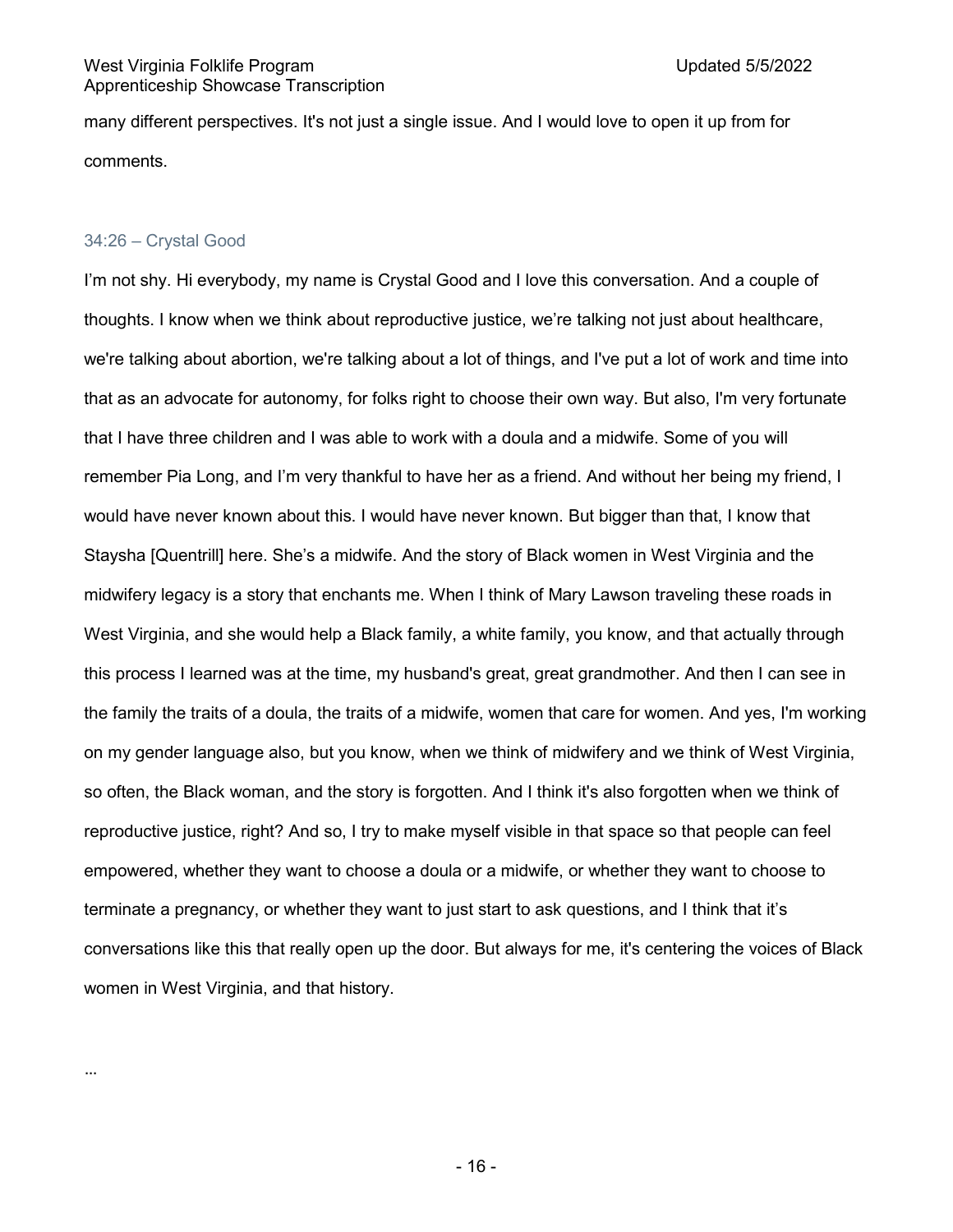# 36:51 – Staysha Quentrill

I can talk about this like all day. [Laughs] I like reproductive justice because everybody in this room, we're not all going to become midwives, we're not all going to be at homebirths, we're not all going to be in the hospital setting. But when you listen to that definition again, you can take reproductive justice, and it applies to literally every single area of life. We need teachers to be doing reproductive justice, we need police officers to be doing reproductive justice. We need, you know, trash people to be doing reproductive justice. It involves every single person in the community to do reproductive justice because if you have somebody who's pregnant, in a community that has trash everywhere, and she has to walk over trash when she goes to the grocery store every single day, or she is exposed to this in her environment, that is going to cause an effect on that baby, and on her lifestyle and her family's lifestyle. So, it's not just that we're just talking about people who are having babies, it's that it's involved in every aspect of everybody's life. So, we can all be involved, it doesn't have to just be maternity care. And yes, definitely centering Black and Brown people, because that is what I want to do. But West Virginia is unique in that the type of people that live here also experience disparities, whether or not they're Black, or whether or not they're white, being Appalachian, there are disparities that come along with that. So, if we work on our racial biases and becoming anti-racist, it's not just applicable to people who are Black and Brown, but it will also change the way that you take care of the patients that you do have who are not Black and Brown. And so, getting people to understand that is the fun part of this, but also it can be really exhausting at the same time, but there is a tangible thing that will change the outcomes.

# 38:30 - Jennie Williams

So, I think that this goes really well into this segue way into who is in this community of midwives? And I would love to kind of hear all of your perspectives.

#### 38:40 - Angy Nixon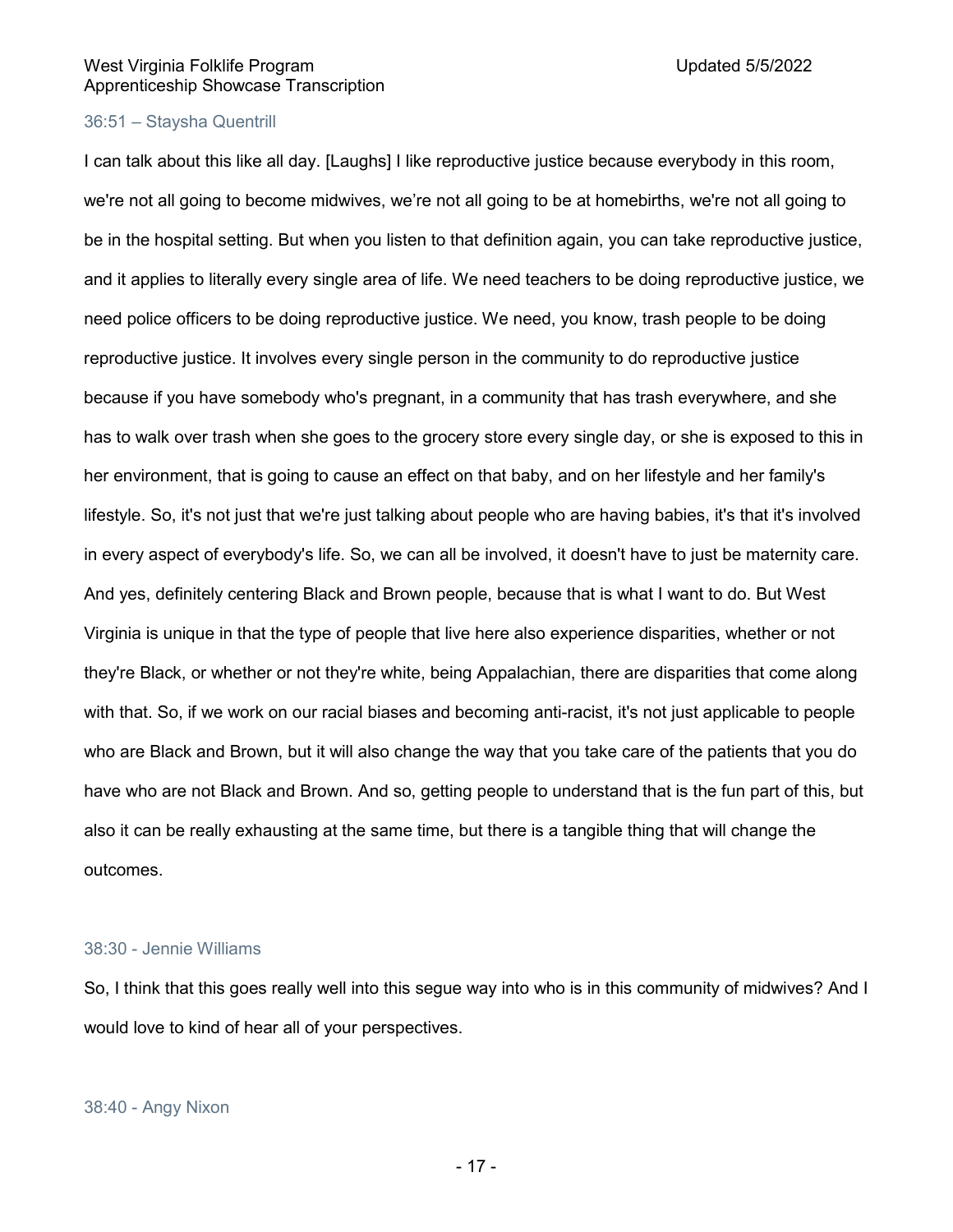That's a big ask, but gosh, there's a midwife in almost every row. [Laughs] Yeah, a lot of practicing midwives and some student midwives. And also, that's one of the things that I like to find ways to use the word "midwife" in other ways than just the stereotypical ones. So, I think that you've done a lot of midwife-ing of us as an apprentice pair. So, I really appreciate that, and how that kind of comes full circle. And when we talk about disparities, we're talking not only about health disparities with race, but also other marginalized communities. So we are aware that people with different abilities and LGBTQ people and a lot more than just the people that we come in contact with most. There are so many more nuances that we may not know about.

…

#### 39:46 - Jennie Williams

You said before that you all you try to attend the births together. It's not just one person ever right?

#### 39:55 - Christine Weirick

Right yeah, it's a team. Yeah, it's, well, I guess teams are established on who is closest to who is giving birth, but also who is available. And it's just important to have enough care providers, enough midwives in the room that if mom and baby needed attention at the same time, there's enough people, you know, capable to assist both. Yeah. Do you want to add more to that?

#### 30:19 - Angy Nixon

Yeah. Another aspect of what we've been doing is, using the apprenticeship model, where a senior student teaches a junior student and a senior midwife teaches the senior student. It's a handing down, it's where there is some traditional passing on of knowledge and sometimes wisdom. Sometimes that comes at that six days, six months, period later on, as you're doing more reflecting on the experiences too…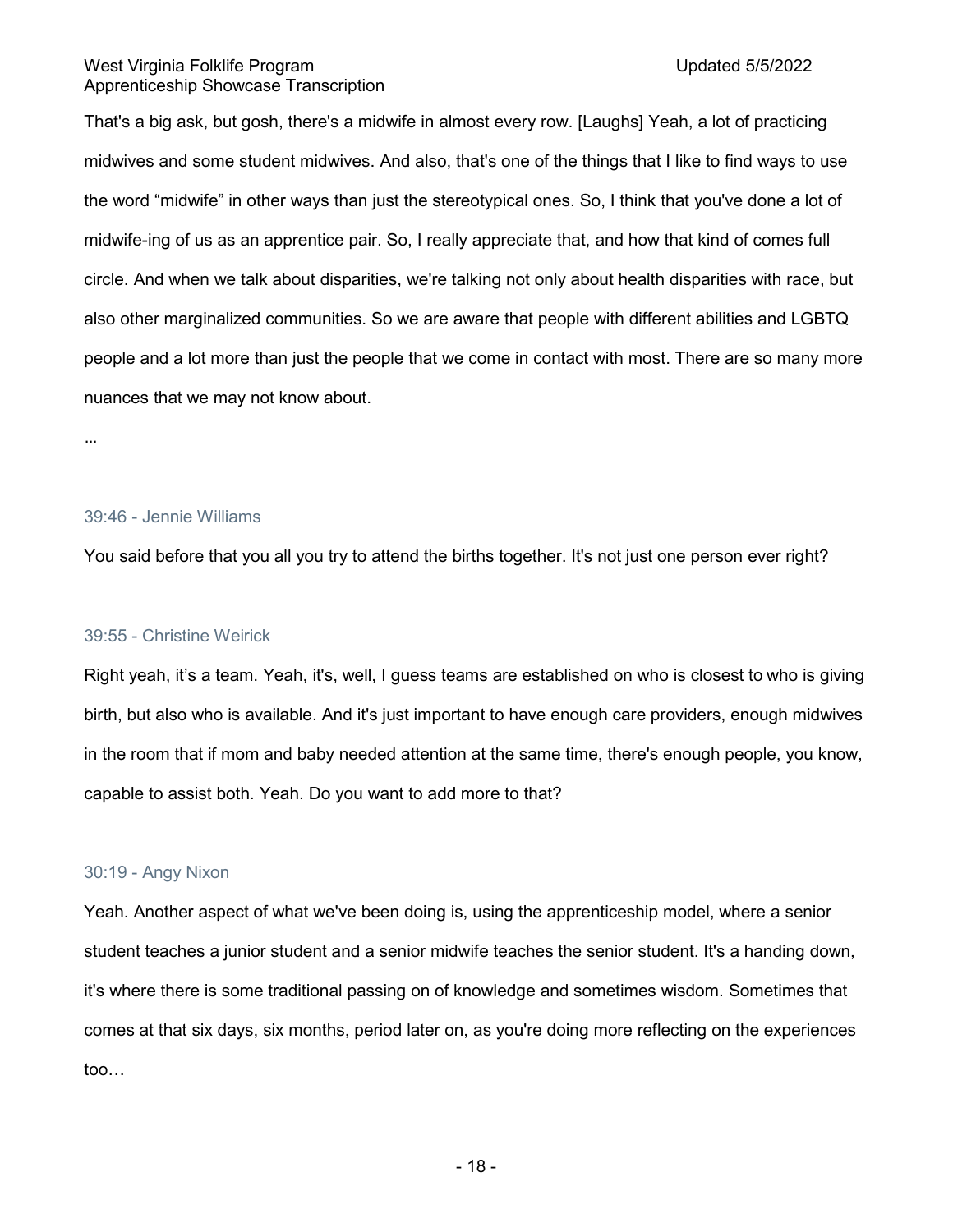# 40:50 - Jennie Williams

Does anyone have anything to add?

#### 40:58 – Crystal Good

I have a question. I just really would like to kind of know where we are in West Virginia now with policy. I know that in the past, there's been some challenges there and also, you know, who pays for the midwife and a doula? Is that still on the family? Because, you know, as an audience, as a community, I think that's part of our responsibility to create those pathways.

…

# 41:22

Yeah, some of those are really big challenges. Honestly, as far as third party reimbursement, for people that are seeking to pay for their midwifery care themselves out of pocket, it will generally save them a lot of money to be working with midwives rather than the hospital-based care because when you're in an institution, you also pay facility fees, in addition to, and this is just for birth. But it is really difficult navigating reimbursement. And so, for me, as a small business owner, I have to hire somebody that is a specialist in insurance, billing, and coding, and I pay her a commission for the work that she does to translate my work into insurance language. And unfortunately, insurance doesn't pay for the things that are the most important part of what I do. The same way that I value. If I designed what I get reimbursed from insurance, then it would be a completely different formula than what we have in our society now… So a lot of times, I give substantially discounted care for people when I know that they have financial hardship, and I don't want that to be the reason that they can't have the kind of birth experience that they want to, but that's not sustainable on the midwifery side. So, that's where it's really difficult to navigate all of that. When we're talking about the midwifery being kind of the "best kept secret", a lot of that is because we have multiple credentials that are available to midwives, some midwives don't have any credentials. Some midwives have been trained in their community by their community elders, and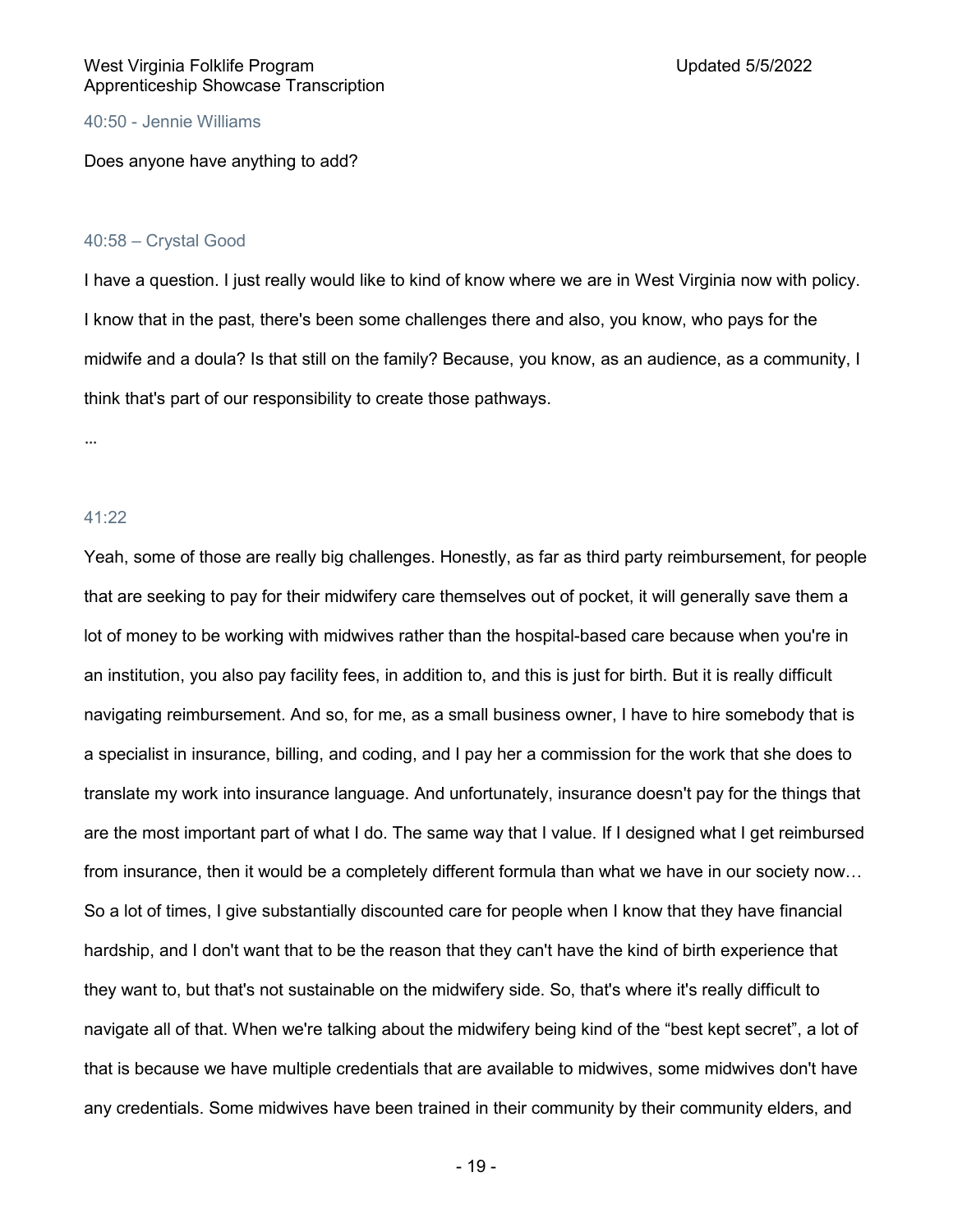they didn't go to university-based program, and so they have sometimes less expense of debt coming out of graduate school, but maybe not as much earning potential. Midwives have high salaries in general when we're staff of an agency, but it's sort of put that out of reach for families if they have to pay for that out of pocket. So that's not really an answer to your question because it really brings up a lot more nuances to what are those policy issues, and how to people get, we save a lot of money too. That's the other really big draw for midwifery care is there's so much cost savings when we're not overusing all the interventions and technology that are not needed most of the time… We know how far away from resources we are and what it would take to be able to access them. So we're pretty judicious about when we want to use an intervention, and we try to do that long before there's a complication that would be life threatening for someone. So, all of that goes into those pre-planning things.

# 44:30 – Andrea Christianson

And one of the challenges policy-wise around the country is it's different in every state, it's different with every payer, it's different with every credential, and so it becomes hard to sort of format a united effort to make progress. In some parts of the country, homebirths, birth center births, CPMs, CNMs, they're paid very well; other parts, they hardly get anything. So, the part that Angy talked about encouraging people to register to vote and to be a voice in their local community about the policies for health care is really important.

#### 45:13 – Katonya Hart

And so, I'm one who does not have children. I've never done it. But when I think about midwives, I think about mutual aid. I think about being a part of the West Virginia Women's Commission, being an economic chair, and being a part of an economy of our own, and how this whole system in mind is very male-driven. And a lot of those costs and fees and designer setup of our, when we give birth, oh, isn't it a wonderful thing we can go and have a cesarean on this day and return back to work on the other day instead of the care that actually is needed. And I think about my grandmother, my grandmother, with

- 20 -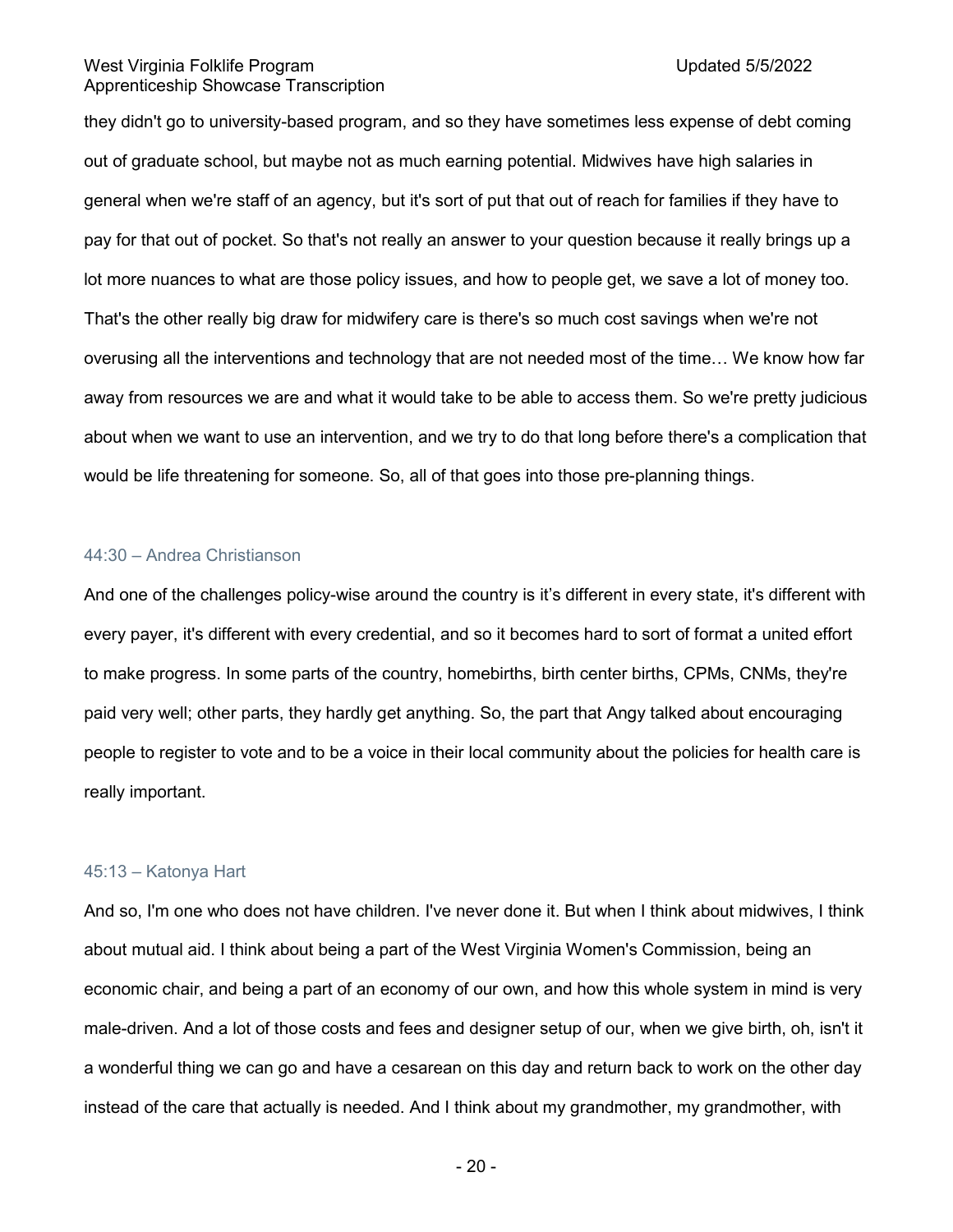everyone's mind that she should go get the doctor and the doctor has to do this, but it was the midwives that saved her life. When the doctor came and cut her like a cake, tossed the piece away, pulled the baby out and put it to the side, and left. And he did this all while he was drunk. And there was nothing to say because not only was she a woman, she was an African American woman. And it was those midwives that came and packed her, and took care of her, and examined her. And she would have never at that time living backwoods Florida had the ability to pay for someone to do that care. You know, like Crystal said, women caring for women and understanding. They just rallied. And that's how my mom was able to get care who just passed away, that allowed me to be here to be experiencing ... and know everyone. Because truly, having someone there that hears what you're saying, believes you, doesn't have some preconceived notion of what should... As a pharmacy technician, I was for quite a while, to know that you examine a woman by asking her husband questions… And so, I will applaud all those who take that risk, to get involved, who's learning, who can save the woman money, to be present to support before, during, and after. It has meant a whole lot in my life. And it fits into like I said every aspect. When we talk about mutual aid, an economy that focuses women's voices and what they need, which is more collaborative, and more supportive and more of an ideal that we are all rising together, instead of the very competitive, capitalistic market that we live in. So thank you guys for continuing that. That aspect of mutual aid and support of each other... This is a huge cost to have a baby, not only just the physical part of it, but also taking care of it. And there's so many people that don't know what to do. Two young ladies, when I used to babysit, didn't know there was a difference in the nipples that went on the bottles, and the babies were sick and crying constantly because they had put a milk nipple on a food bottle, and they couldn't figure out why the baby was still crying because they were giving the baby the bottle, but there wasn't a parent, a mother, or someone to advise, where you guys are there to talk them through, to show them those things. And so many things are taboo. And I don't think it's because we've made them taboo, it's men don't want to hear it and it makes them squirm. You know, it's almost like this mental game that's being played on us in this society. You know, you no longer stay six weeks in the hospital, you don't even spend six weeks at home, you're supposed

- 21 -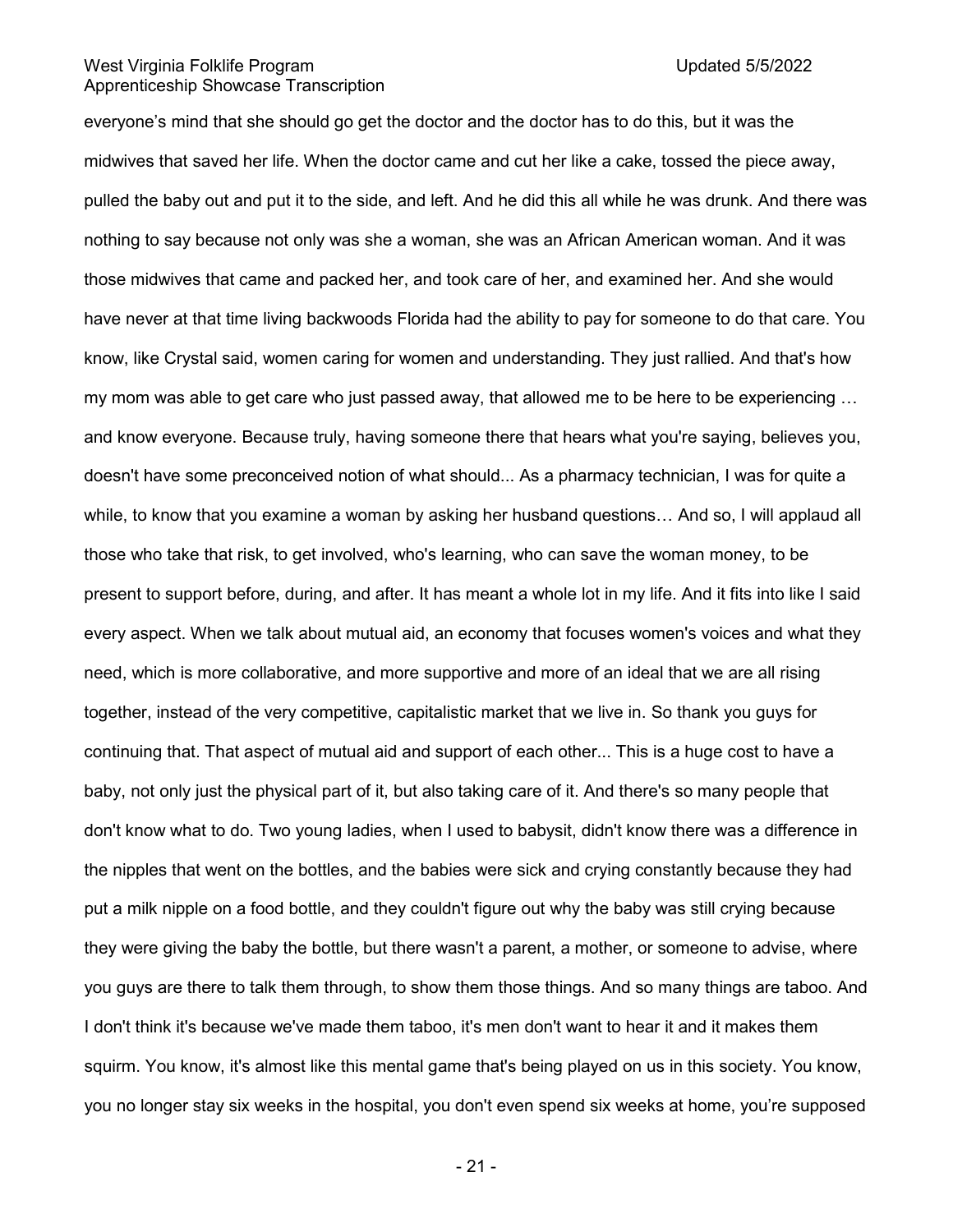to just bounce back. That's what society says. And there's that other voice that you can bring in and say, no, pay attention to your body. This is what you should be feeling. And not making the decision, but guiding them, through what's unknown, especially when it's your first child, sometimes even your second child. So, again, those confident people stepping up stepping forward. We need you in those spots to make those decisions.

# 49:33 – Julie Palas

May I add something too? I appreciate you all saying things talking about gender neutral, gender spectrum, because now we know that gender is a spectrum... I appreciate your all's understanding of that, and wanting to promote that. That's very important I think today. Thank you for doing that.

# 49:56 - Christine Weirick

West Virginia has the highest population of trans individuals. And so when it comes to health care, it's extremely important that you know we are providing care to everyone. Affirmative care to everyone.

# 50:08 - Angy Nixon

Especially trans teens. I heard the statistics of that was that we didn't have the highest number of trans people, but the most trans teens.

# 50:18 - Christine Weirick

Which they will be adults shortly. Yeah, I mean their own families and things and it's just so important, that everyone is provided care. Because I mean, being pregnant can be a very dysphoric experience for some people.

50:34 - Angy Nixon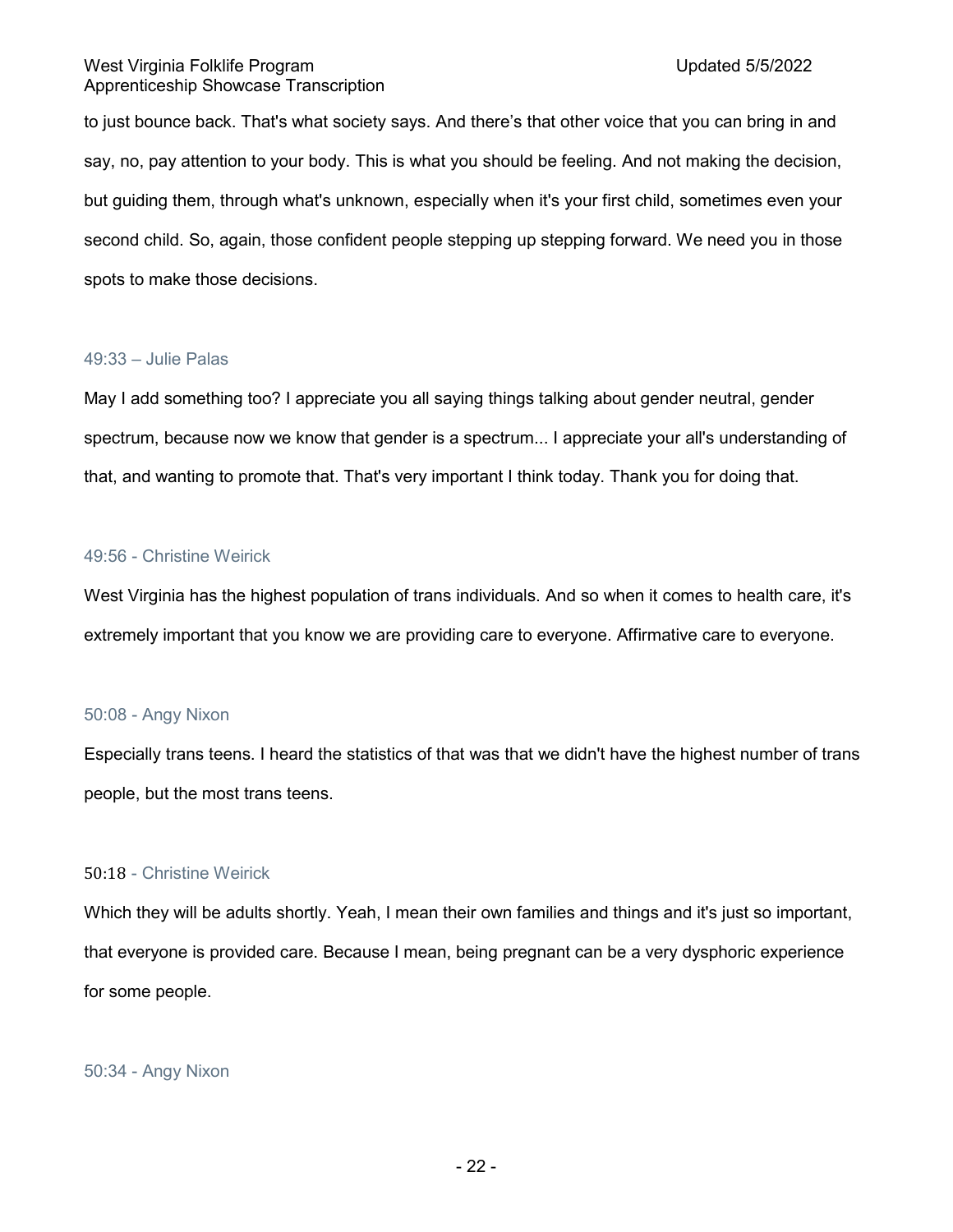Yeah, and even the setting in which care is given is very feminine. And you know, there's a lot of stereotypical things that are not very inclusive if there's a trans woman coming in, or a trans man coming in for care. In fact, our credential, just in the last six months, has eliminated the gender requirements. So we are not explicitly only caring for women anymore. In light of the fact that it's such a spectrum, we can't really polarize it to one extreme, because people have needs that may be reproductive and sexual and pelvic, and or hormonal, and lots of other aspects of their care. That doesn't just fit into that binary.

# 51:21 - Jennie Williams

Could I ask one more question, then we can do more Q&A? … So we heard a lot of news when the pandemic started, and throughout the past few years, of hospitals being overwhelmed with COVID-19 patients, and I think we're all really curious about how did that impact your work?

### 51:42 - Angy Nixon

Well, I think the very beginning, the biggest, overwhelming wave was people being afraid to be in hospitals where a lot of illness was. So, that was a big motivator for people to start looking at alternatives. I had a lot of inquiries, not as many added births at that time, but simultaneously, people were being more and more restricted when they were in facilities and they were often unaccompanied at times by their family or their support people. So that was unacceptable to a lot of people. I did have a lot of people who came in the pandemic, only because they didn't want to be separated from their families during their birth experiences. And in their own homes, they had the autonomy, to be able to make that decision for themselves that they would rather change their whole birth plan around than to take the chance that they would be separated or be exposed to something that could make them or their babies sick... And when we talk about informed decision making, we won't be able to understand all of their options. And when we're looking at medical care, it would also be nice if medical care would explain all of their options, including home birth as one of their options. But that doesn't usually. It's not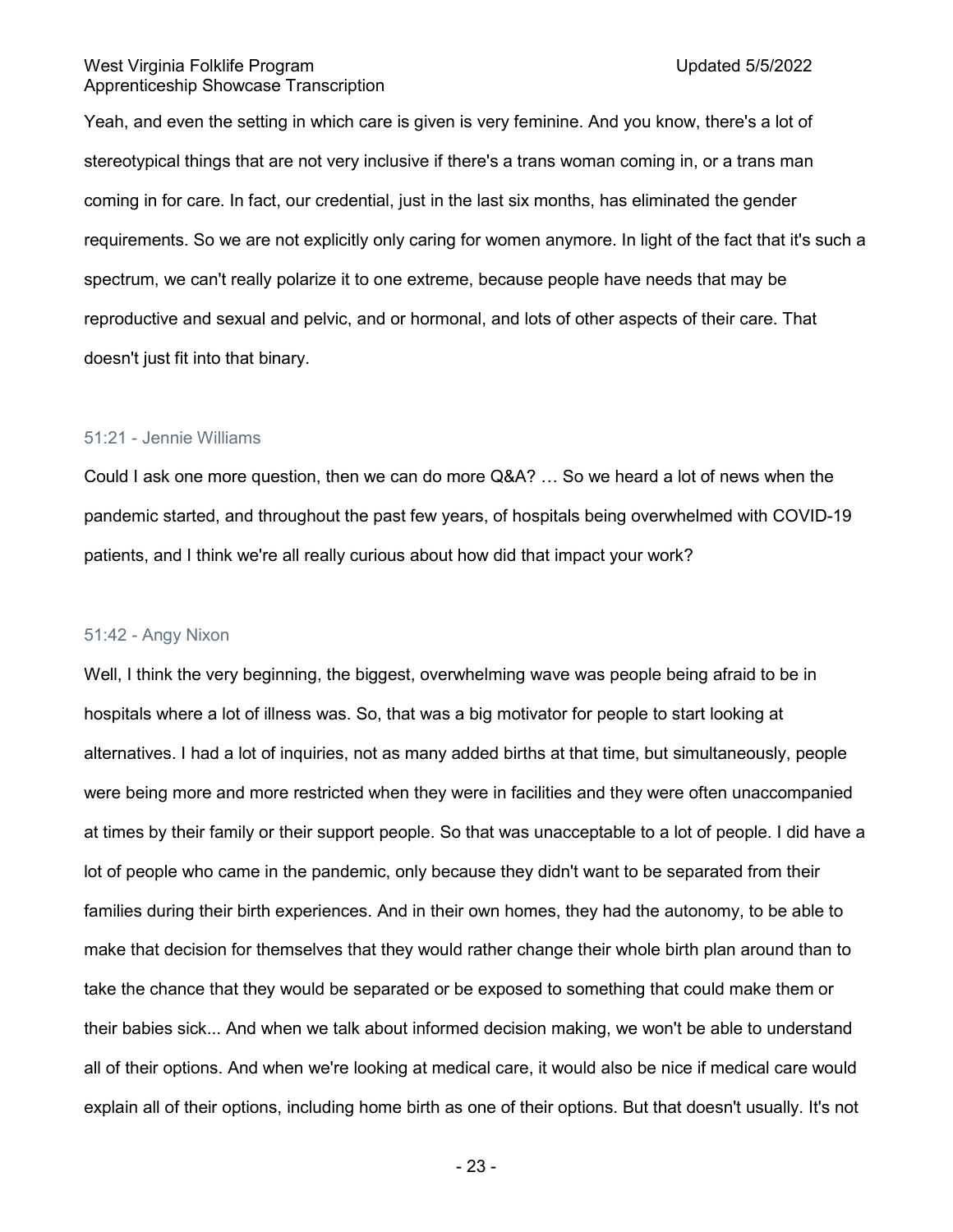usually presented as a viable alternative. Because in the medical world, there's a lot of fear of home birth, and there's a lot of focus on the dangers, which we're very aware of, but we also know how to mitigate many of those considerations and also to make it as safe as possible, as safe as birth can be in one's own home... But also, you know, we're very respectful of real risks, too.

# 53:34 - Christine Weirick

I can remember in the beginning, we would ask clients to quarantine two weeks before, about two weeks before their due date so that, you know, we knew that we were coming into a space that was most likely COVID free, because we are, you know, traveling from one home to another, attending birth sometimes births happen back-to-back or a few days apart.

…

# 53:55 - Angy Nixon

[Laughs] We did see a big jump in home births.

# 54:00 - Christine Weirick

We would hear from clients who were like, we would have never even considered this as an option. And ended up having beautiful, life transforming experiences, and now are huge advocates for home births and midwifery care and everything, and they wouldn't have even considered it if there hadn't been a reason to avoid the hospital.

…

# 54:18 – Katonya Hart

So there's this thing about African American women dying in the United States in childbirth that is across the spectrum. There's no aspects, social or economic or anything. Are you recording those kinds of numbers? Is there a comparison that's happening between what's happening in the hospitals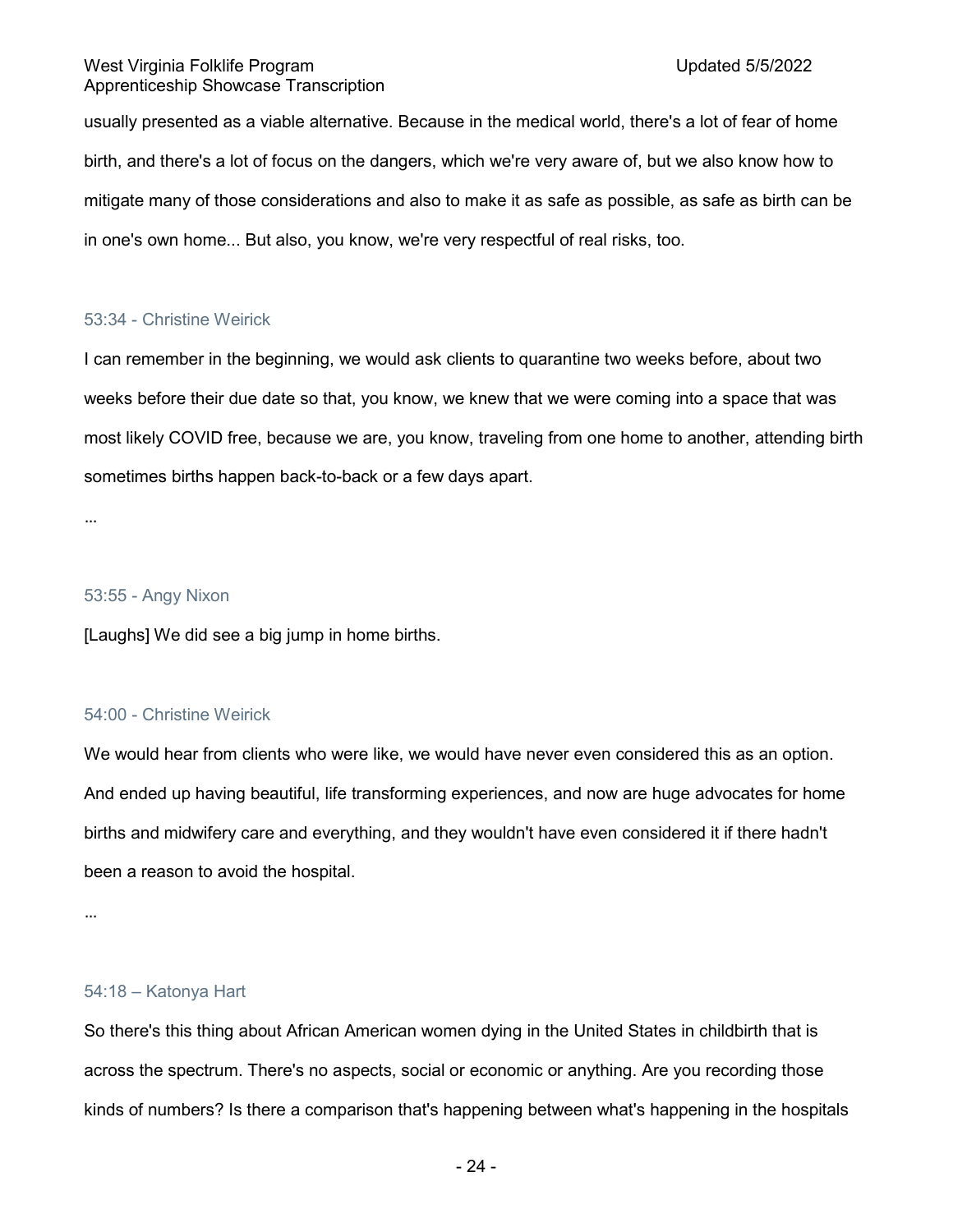and what's happening with midwifery? Is one safer than the other one, or are the numbers turning out pretty much similar in both areas?

### 54:47 - Angy Nixon

Well, that is so such a great question. And it's so multifactorial. We know that probably the majority of the disparity is because of racism, and health care provider racism, institutional racism. There's so many nuances of that we can go on and on and on for, so that's one of the reasons why we have been very committed to learning about anti-racism, becoming activists for anti-racism, working to train more Black midwives because having concordance with your care provider also provides some safety. And that's hard. Because we want to be able to be just as good as any other provider, but we know that that is not something that we can always bridge that gap as effectively as a person that is more similar racially to the provider and the client. So yeah, those are, not to simplify such an important subject, but I'd love to hear if Staysha has more comments about that, too. Because Staysha is my teacher about racism.

…

#### 55:36 – Staysha Quentrill

This is like my favorite subject. So, you know, when anti-racism and midwifery can come together, it's just like, you know, my thing. You know, what we have seen is that, you know, we're talking about healthy people that are going into the hospital setting that are having disparities. So we're not talking about people who are having health complications that probably need to be in a hospital setting. This is somebody who's just walking into the hospital, and they have in New York, I think it's a 12x chance, higher rate of having a disparity. And that's just, you know, morbidity, or, you know, some sort of mortality, that's not even talking about where they're discharged from, so those are the ones that were a near miss, but they didn't die, but they were just discharged from NICU or from somewhere else. And that's an even bigger number. And what it really breaks down to is just not being listened to. And for the

- 25 -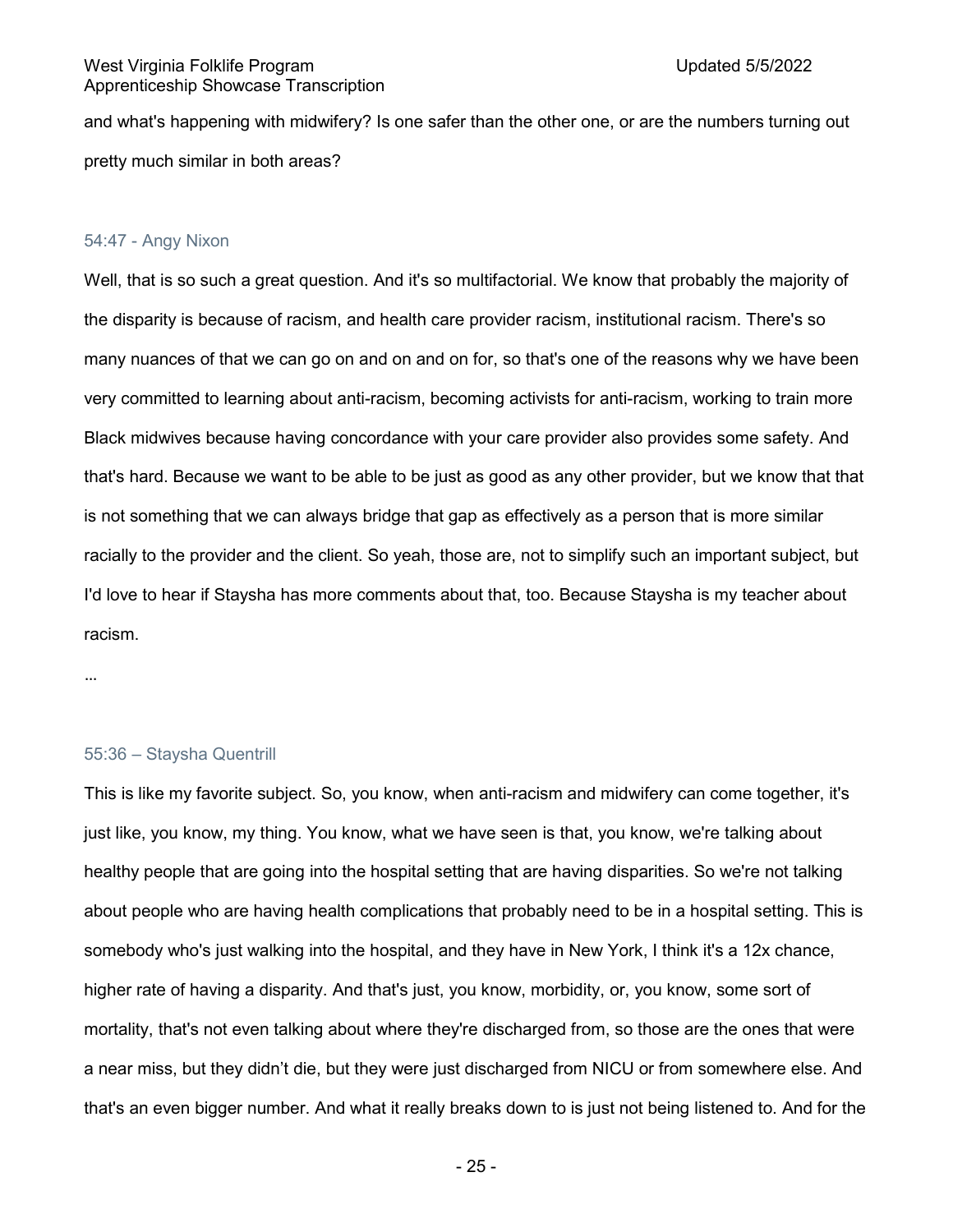majority of it is not so much the birth, but postpartum is when they're missed. The last story that I read was of a woman she was 39, very active, second baby, had a C-section, and her bladder was nicked. And she bled out over 10 hours at the hospital. And that's what ended up. …She died, 10 hours in a hospital setting. When her husband noticed, hey, there's something not right with her. Basically, they were told we're too busy right now, but I promise I will get to her, but it took 10 hours. And so that was something that was completely preventable, she would have lived, but it was missed because she was not listened to. She was not critical. You can go on Twitter and Facebook, there are stories of a young lady who had a uterine abruption. And you can see, looking at it from a medical standpoint, you can see all these symptoms that she lists on her Twitter feed until she dies, on Twitter, not live, but because it was missed because nobody would listen to her. And basically Twitter diagnosed her with the uterine abruption because of her symptoms are so classic, but it goes back to not being listened to. And you know, it's all the nuances of being in a culture, but not being able to explain that culture to somebody who's not from that culture. Of little things, of somebody who is very brown, how do you tell if they're pale? How do you tell what their blood loss is…? It's those little things that you are not accustomed to doing because you're not from that type of group of people. It's hard to explain, and I was thinking about it today and just the vernacular of things that we say, and I had to laugh because you know, you know, we will say something like, well, she was sitting up there talking about blah, blah, and she was really sitting nowhere, but it means something to us. And I had to laugh about it, and I said to a friend why do we all do that? Like how did we all learn that this means something? But we didn't have a class. Nobody taught us this, but we all knew. I knew she wasn't sitting somewhere, but it means something to us. And it's those little tiny things that you might miss, but when you're from that culture, you're gonna pick up on those. And I think you know, coming from people who are white, who are taking care of people like this, learning that no matter where you are in this journey, you're always going to be a novice, like you're never going to become an expert on this. And so, learning how to refer out to find people who can do this type of work is probably the biggest thing, because we have tons of midwives,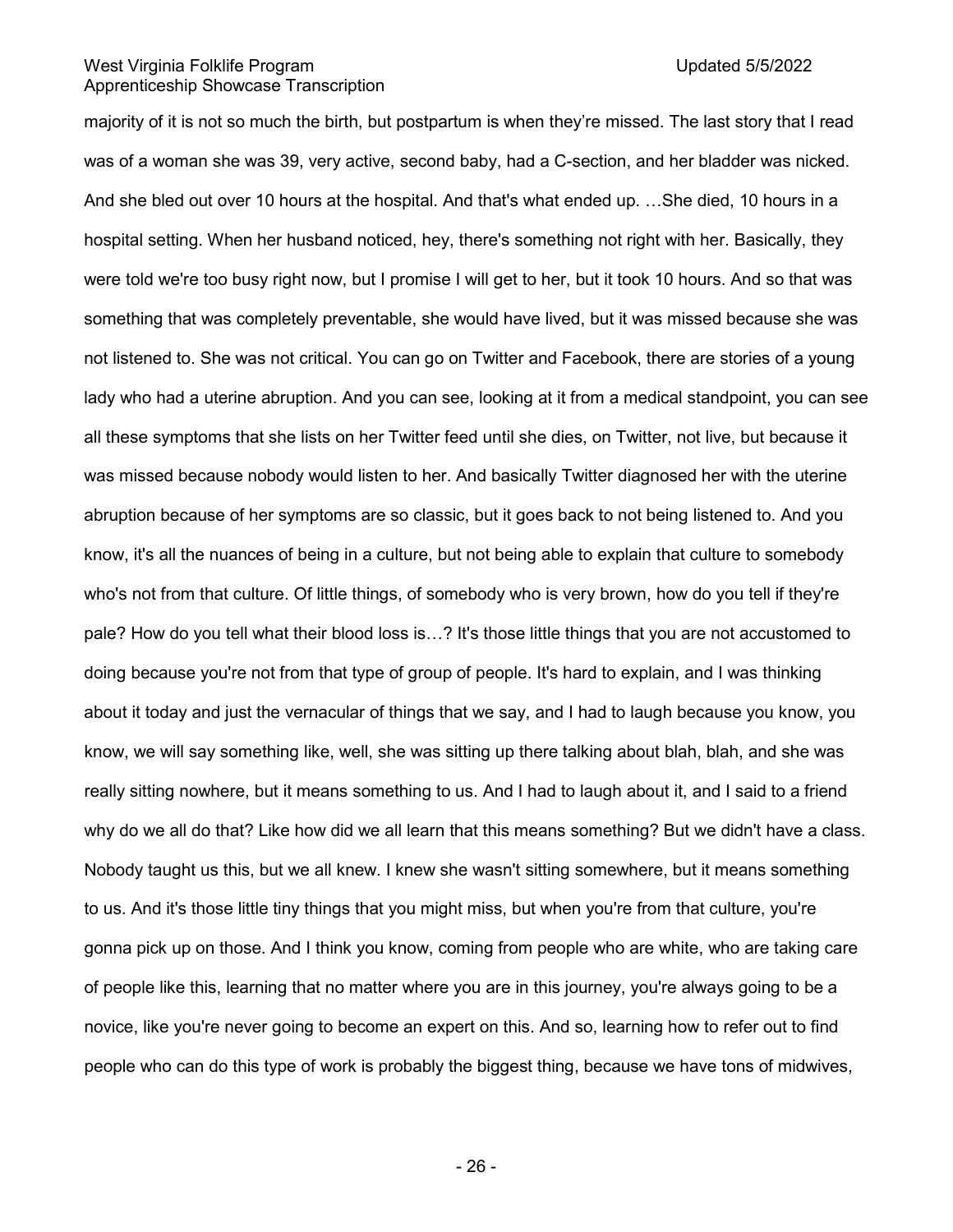most of them are white, but yet the disparities stay. So, it's not midwifery care that's changing it. It's finding midwives that look like the group of people that they're taking care of.

#### 59:34 – Andrea Christianson

… The statistics and the outcomes are better at home and birth centers than in the hospital. So there's a lot of myth out there of home being dangerous. But as Staysha said, there's more risk for some women going into the hospital than there is at home or birth center. And we don't have enough Black and Brown midwives, but they are multiplying. And in some parts of the country, they are opening birth centers and they're really becoming strong advocates. But we have a long ways to go.

# 1:00:00 – Staysha Quentrill

…I mean, when you look at racism, racism is in everything. And when you look at the history of midwifery, you know it started with the Black community, you know, in enslavement. And then that was taken away and it was slowly replaced with you know, nurse midwifery. And then when you had a group of white people who didn't want to become nurse midwives, they created a credential that was a CPM. But really it was, you know, Black women who were on plantations that were catching babies, that when you look at the outcomes that we have now, they have better outcomes than what we have right now. And that was with, you know, there's one in Georgia over her 15, 20 years she caught 3,000 babies, and she had not one mother die out of 3,000. I think she might have had, of course, you know, there are other things that happen to babies, but as far as the mothers go, not one mother died. And that's nowhere near what our statistics are right now. I think we're about 46. And over the pandemic it got worse, I think we're at 57 per 100,000, for Black women right now, and Native Americans I think are a little bit higher. So, we have the education, we can do this, but because of the way that our country is set up, you know, we're failing people. But we're not taking it as a panic as what we should. I was thinking about this on the way here. And you know, you see those shirts that say, I am my ancestors' wildest dreams. And I think in midwifery, our ancestors are our wildest dreams for this, because they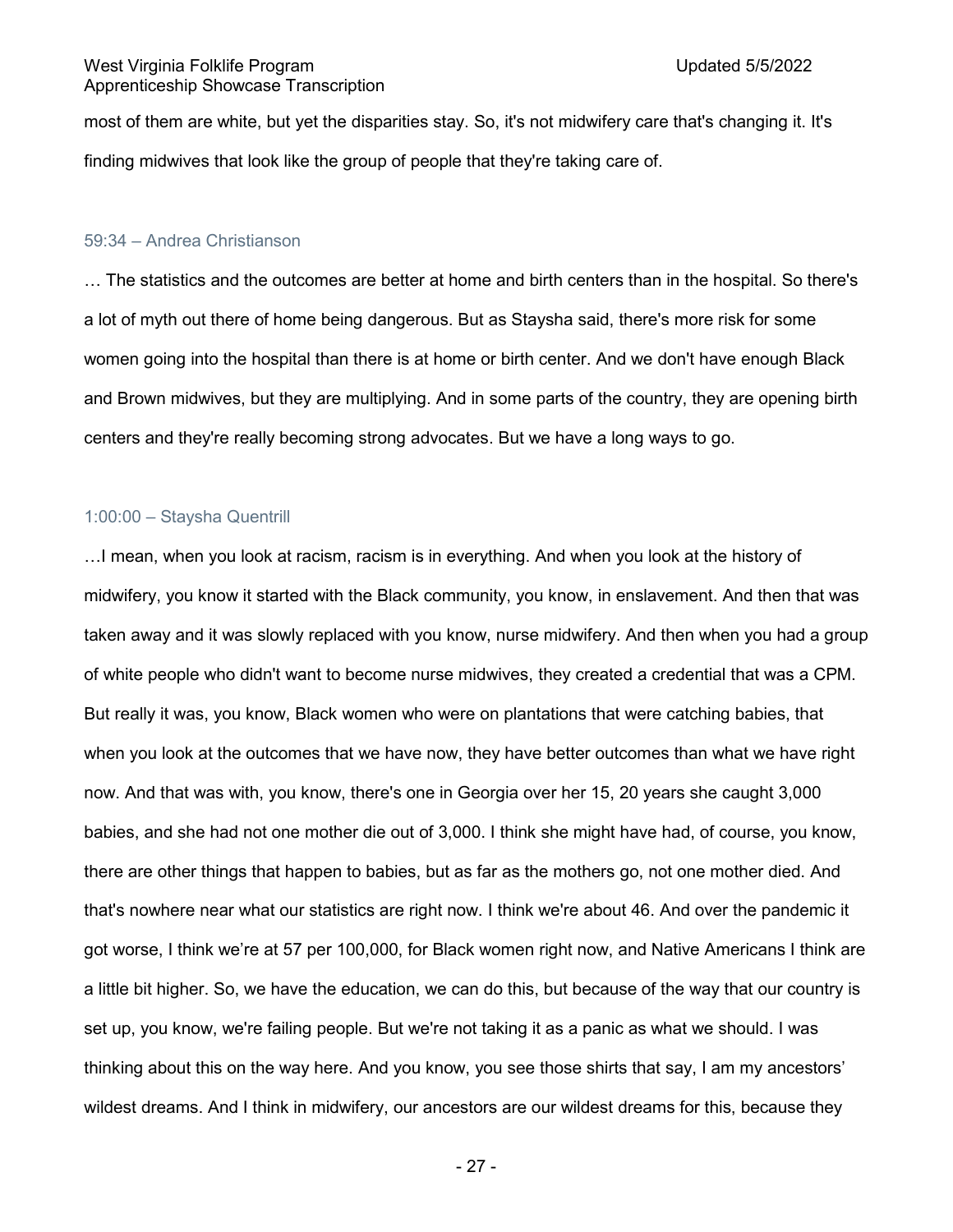were doing it better than what we are doing. So that's where our lack of Black midwives are right now, is that it's not that we don't want to be here, but we were pushed out. And it's taken us this long to come back, very slowly and surely, you know, they're coming back.

# 1:01:50 – Andrea Christianson

So going into high schools, and telling students this is an option that they may never have thought about before is probably a really good thing to do.

…

# 1:02:00

… For me, I didn't want to learn the medical model, I never was interested in it. I experienced my first birth, you know, I was induced, I had a C-section, all the cascade of interventions caused me to have a C-section. So they are the reason that I had a C-section. It was like, they didn't let my body and I wasn't educated enough, and I wasn't empowered enough to know better. So I said, I'll do better next time. So then I had two homebirths, I educated myself, I've, you know, knew everything I could possibly know. And I knew I didn't want to go the medical route. So, you know, I could have done that, but I just wanted to go with the more natural route and I wanted to learn from, you know, all the people. I worked with Pia [Long], Pia was my midwife, she caught my baby. Those are people that were in my life and you know, there's a midwife in Lewisburg, she's in her 70s. I worked with her for 10 years. Those are the skills that I wanted to learn. How to be with women and help women in that way, and not over-assess and medicalize birth, because, to me, it wasn't a medical event, unless there was an issue… because if you let birth happen natural and you help mothers cope, it can be completely safe.

…

# 1:03:24 – Staysha Quentrill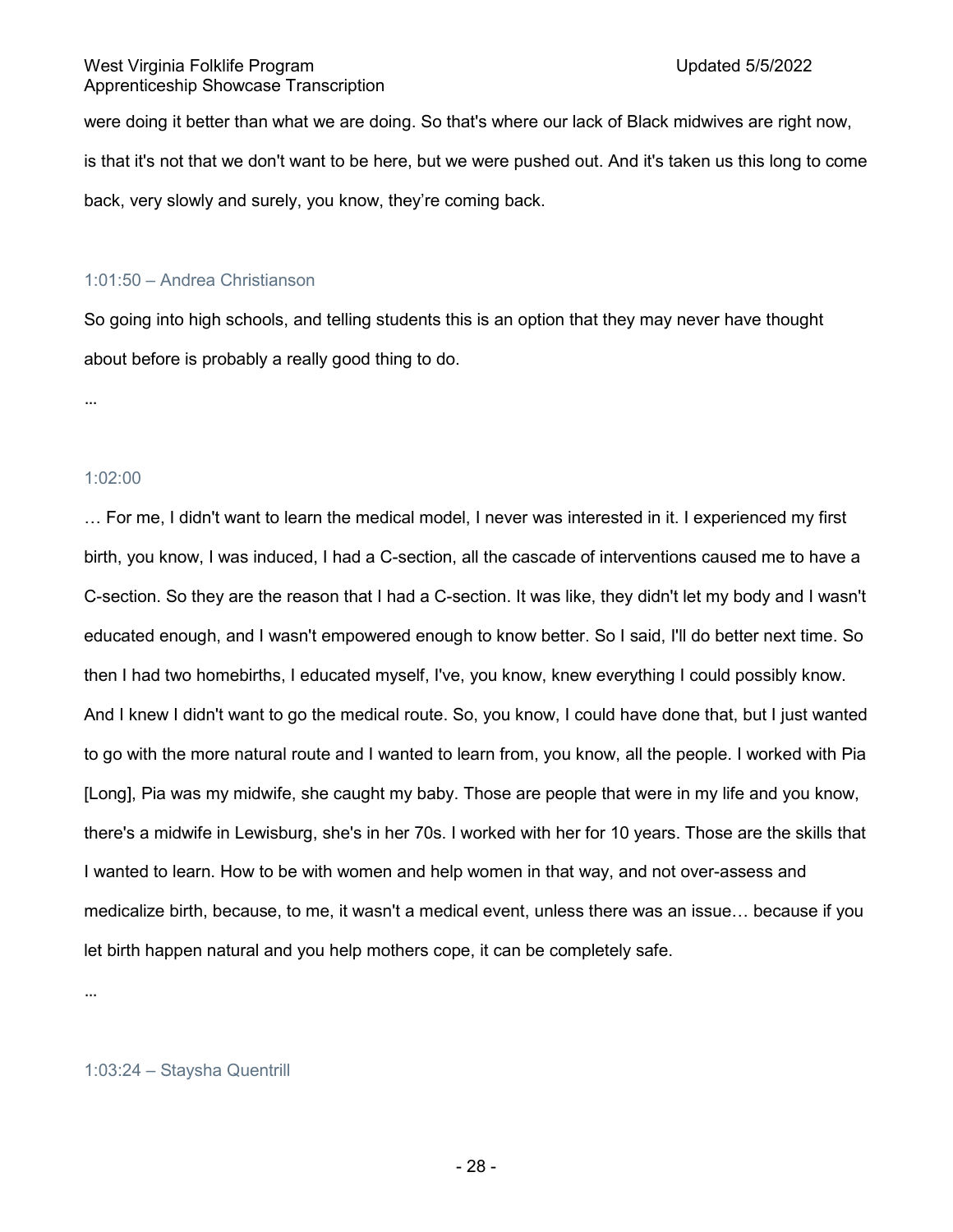I think, you know, for the racial aspect of this, too, is for homebirth or birth centers, the numbers might be the same, but it's also the experience. Was it safer? Yes, they had a better outcome, but what was the experience like for them? You know, there are things that happen in different cultures that we don't understand, but very important to them. And so yeah, they outcome came out beautifully if we're looking at statistics, but were they happy with their birth? And you know, Christine kind of talked about we're sending these people into postpartum I think of birth as that pull back on that bow and arrow. And are we really giving them that really great pullback before we shoot them into, you know, parenting, or are they coming from it from an area of trauma and now they have to parent?

…

# 1:03:37 – Crystal Good

This is I really do love centering myself in midwifery, doula, and folklorists. I love this community. I have a little newspaper, it's called Black by God, The West Virginian. And we have a story, you guys can go read. It's "Mentored by the Ancestors" that Staysha offered us. I'm working on a story now for WYYY on Staysha's story and the crisis that we have in West Virginia around Black infant mortality, which is, I think, very telling, and I feel like what we have here in West Virginia is a really special story, right? Because we know when you help Black and Brown women, you help the most disadvantaged communities. And so that's why, you know, I tend to center my ideas and conversation around that. But tonight, as a storyteller, this is so important. And I think that the way that we change, everything is through story and the way that we can pass it on... And I think that the storytelling aspect of what you've been able to do here through humanities and the way that we, you know, try to collect the stories as people as you see, when you start talking about birth, it just never ends. Everyone has some connection to it. And so I just am really thankful to be here. I think that when we talk about doulas midwives and birth, it centers us in just like, you know, like, I'm hungry right now. Right? Like, I mean, like, listen to your body, you know what I mean? It's very true. Katonya said mutual aid, you know what I mean? We think of care and how we are caring for ourselves and how we care for our communities.

- 29 -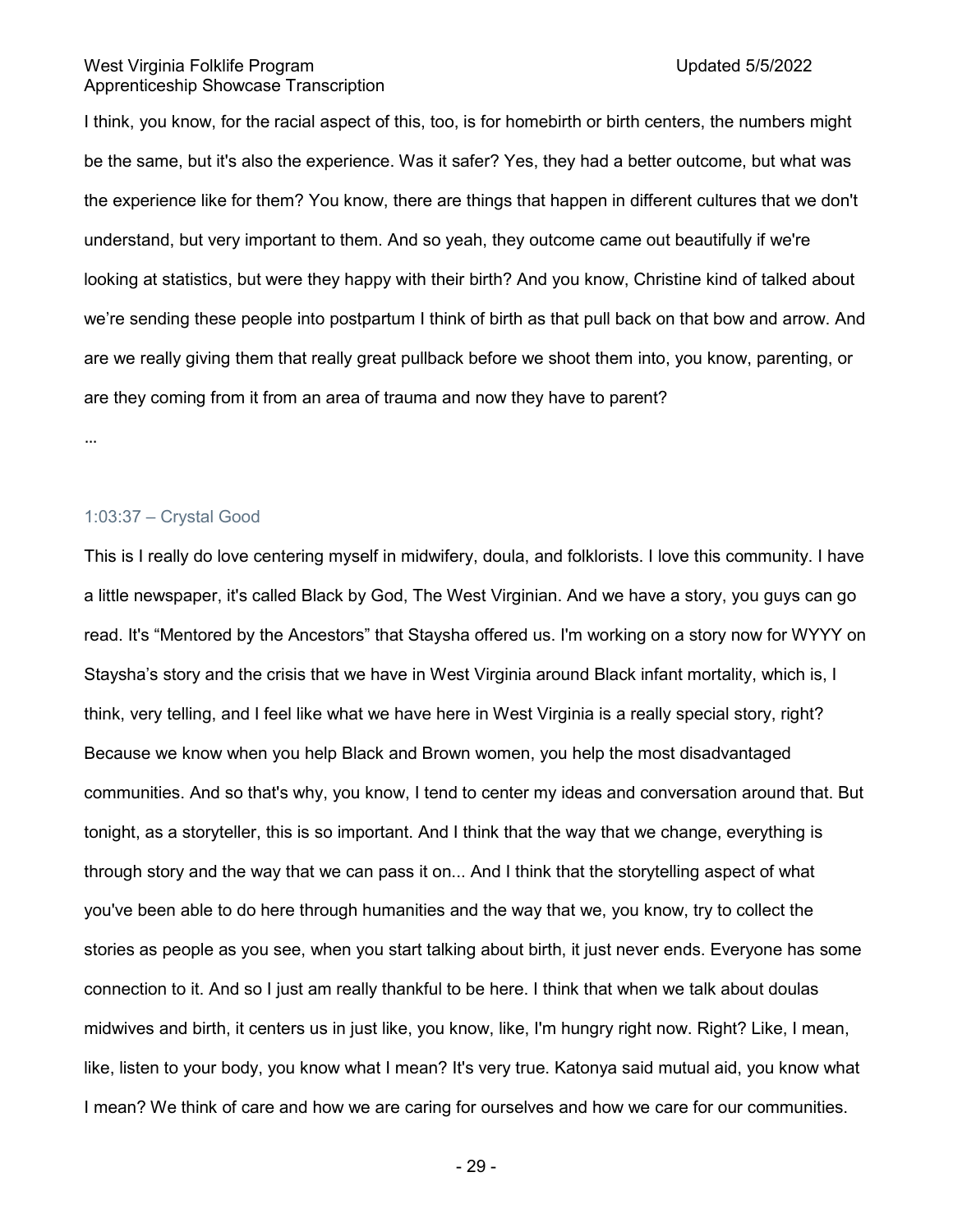It's so much bigger than just birth and babies, and it's a whole spectrum, right? And I think it's a very powerful conversation, and I'm thankful that content is going to be going out into the world. And that we can, you know, I feel like West Virginia, Appalachia is so primed, right? Even though I don't know where we are in terms of laws and all that, but we have the stories we have the history and we have the need, right? And we have the power to say, it impacts so much of just autonomy and all things. So bravo to you all for doing this project. And to all the midwives and doulas, and the midwives' moms and dads too. I'm just really honored to be here.

…

# 1:06:44 – Jennie Williams

Before we close, if I could give out a few more thank you's. First of all, thank you, Angy and Christine, for taking the time to speak with us, sharing your stories and your experiences. Thank you to the Humanities Council staff for making this possible. Everything from arranging the room to helping with invitations and planning, to the photography, to Kyle's brilliant setup here. I couldn't have managed this without my staff. Thank you to Emily Hilliard, my predecessor, whose work on the apprenticeship program over these past two years, she was the one who started this round and introduced everyone to the program and got it started, and I'm here finishing that project. So thank you so much to Emily.... And thank you again, to all of you, thank you so much for coming to this event and making it so so special. This conversation was incredible, and we couldn't have planned for it. So I'm thrilled that you all came and shared your experiences and I hope that we get to talk a lot more after this. So thank you all so much.

# [End Transcription]